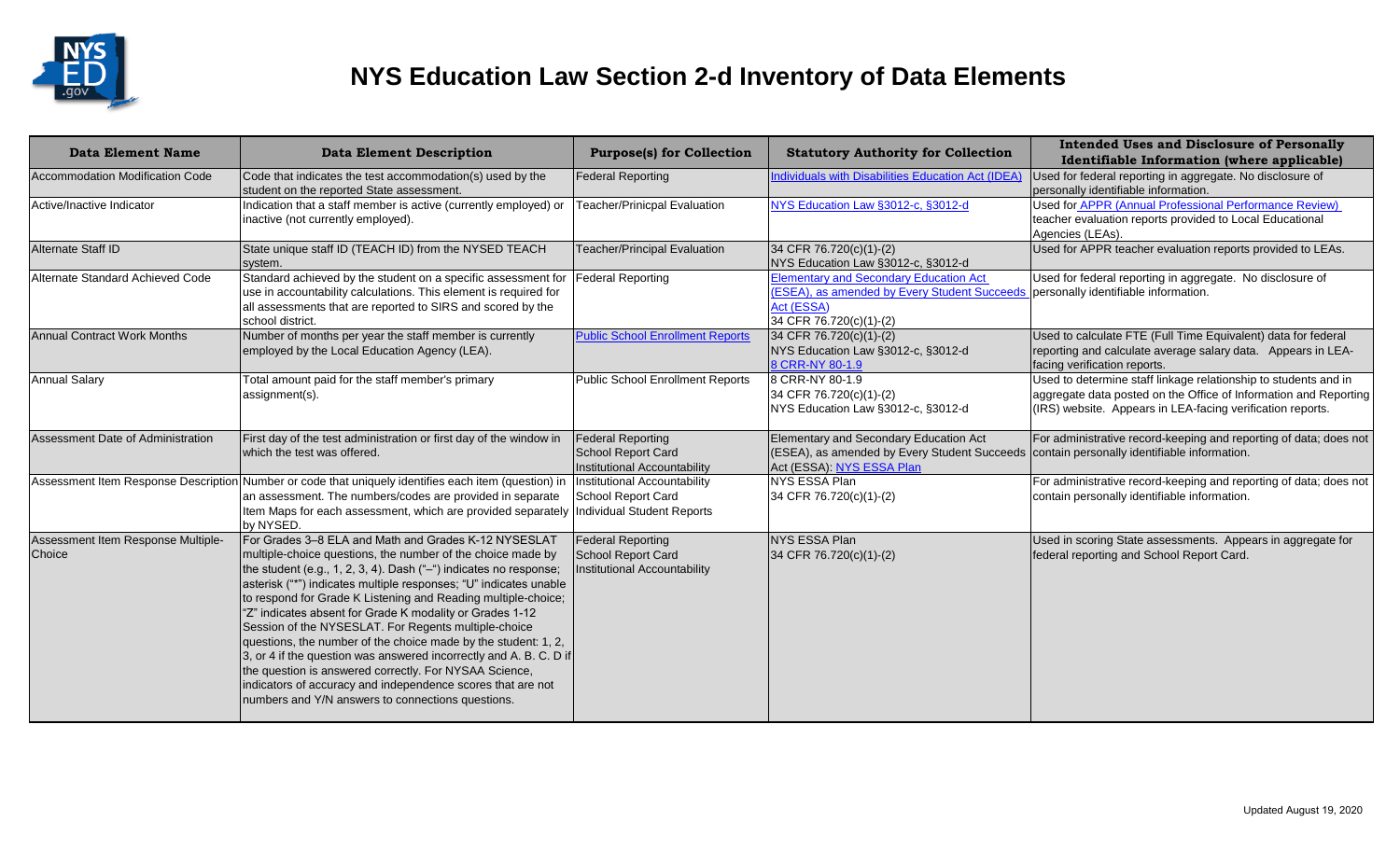

| Data Element Name                               | <b>Data Element Description</b>                                                                                                                                                                                                                                                                                                                                                                                                                                                                                                                                                                                                                                                                                                                                                   | <b>Purpose(s) for Collection</b>                                                                                     | <b>Statutory Authority for Collection</b>                                                       | <b>Intended Uses and Disclosure of Personally</b><br>Identifiable Information (where applicable)                            |
|-------------------------------------------------|-----------------------------------------------------------------------------------------------------------------------------------------------------------------------------------------------------------------------------------------------------------------------------------------------------------------------------------------------------------------------------------------------------------------------------------------------------------------------------------------------------------------------------------------------------------------------------------------------------------------------------------------------------------------------------------------------------------------------------------------------------------------------------------|----------------------------------------------------------------------------------------------------------------------|-------------------------------------------------------------------------------------------------|-----------------------------------------------------------------------------------------------------------------------------|
| Assessment Item Response Value<br>Points Earned | For Grades 3-8 ELA and Math and Grades K-12 NYSESLAT<br>constructed-response or essay questions, the point value given<br>by the rater (e.g., 1, 2, 3, 4). "A" indicates no response; "S"<br>indicates Speaking modality Skipping Rule for NYSESLAT; "Z"<br>indicates absent for NYSESLAT Grade K modality or Grades 1-<br>12 Session. For NYSAA Science, the number for accuracy and<br>independence scores that are not 'NS'. For Regents multiple-<br>choice questions, the point value earned for question (e.g., 1, 2,<br>3, 4); for constructed-response or essay questions or<br>performance test, the point value given by the rater (e.g., 1, 2,<br>3, 4). Some exams are reported by .5 scores (0.0, 0.5, 1.0, 1.5,<br>$[2.0, 2.5, 3.0, 3.5, 4.0, 4.5, 5.0, 5.5, 6.0].$ | Federal Reporting<br>School Report Card<br><b>Individual Student Reports</b>                                         | NYS ESSA Plan<br>34 CFR 76.720(c)(1)-(2)<br>NYS Education Law §3012-c, §3012-d                  | Used in scoring State assessments. Appears in aggregate for<br>federal reporting and School Report Card.                    |
| Assessment Language Code                        | Three-character code that identifies the language in which the<br>student took the assessment.                                                                                                                                                                                                                                                                                                                                                                                                                                                                                                                                                                                                                                                                                    | <b>Federal Reporting</b><br>School Report Card<br>Institutional Accountability                                       | <b>NYS ESSA Plan</b><br>34 CFR 76.720(c)(1)-(2)<br>NYS Education Law §3012-c, §3012-d           | Used for reporting purposes in aggregate. No disclosure of<br>personally identifiable information.                          |
| Assessment Measure Standard<br>Description      | Description of the assessment being reported.                                                                                                                                                                                                                                                                                                                                                                                                                                                                                                                                                                                                                                                                                                                                     | <b>Federal Reporting</b><br>School Report Card<br>Institutional Accountability                                       | NYS ESSA Plan<br>34 CFR 76.720(c)(1)-(2)                                                        | Used for reporting purposes in aggregate. No disclosure of<br>personally identifiable information.                          |
| Assessment School Year Date                     | June 30 of the reporting year.                                                                                                                                                                                                                                                                                                                                                                                                                                                                                                                                                                                                                                                                                                                                                    | <b>Federal Reporting</b><br>School Report Card<br>Institutional Accountability                                       | NYS ESSA Plan<br>34 CFR 76.720(c)(1)-(2)                                                        | Used for reporting purposes in aggregate. No disclosure of<br>personally identifiable information.                          |
| <b>Assessment Score</b>                         | Pass (P) or Fail (F) score the student achieved on the<br>assessment when the score is not numeric.                                                                                                                                                                                                                                                                                                                                                                                                                                                                                                                                                                                                                                                                               | <b>Federal Reporting</b><br>School Report Card<br>Institutional Accountability                                       | NYS ESSA Plan<br>34 CFR 76.720(c)(1)-(2)                                                        | Appears in aggregate for federal reporting and School Report<br>Card. No disclosure of personally identifiable information. |
| Assessment Standard Achieved Code               | Standard achieved by the student on a specific assessment for<br>use in annual data reporting aggregations. This element is<br>required for all assessments that are reported to SIRS.                                                                                                                                                                                                                                                                                                                                                                                                                                                                                                                                                                                            | <b>Federal Reporting</b><br><b>School Report Card</b><br>Institutional Accountability                                | NYS ESSA Plan<br>34 CFR 76.720(c)(1)-(2)                                                        | Appears in aggregate for federal reporting and School Report<br>Card. No disclosure of personally identifiable information. |
| Assignment Code                                 | Code that indicates staff assignment.                                                                                                                                                                                                                                                                                                                                                                                                                                                                                                                                                                                                                                                                                                                                             | <b>Public School Enrollment Reports</b><br><b>Teacher Certification Match</b>                                        | 8 CRR-NY 80-1.9<br>NYS Education Law §3012-c, §3012-d<br>Commissioner's Regulations § 100.2(bb) | Used for State and federal reporting.                                                                                       |
| <b>Assignment Date</b>                          | First day of school year or first date of the school year that the<br>staff member was assigned to the "location" as the principal,<br>whichever comes last.                                                                                                                                                                                                                                                                                                                                                                                                                                                                                                                                                                                                                      | <b>Public School Enrollment Reports</b><br><b>Teacher Certification Match</b><br><b>Teacher/Principal Evaluation</b> | 8 CRR-NY 80-1.9<br>NYS Education Law §3012-c, §3012-d<br>34 CFR 76.720(c)(1)-(2)                | Used for State and federal reporting.                                                                                       |
| Assignment Grade Level                          | If the assignment is for all grades served in the entire building,<br>use "ALL"; otherwise, send one record for each grade level. If<br>the staff person works with or is responsible for only some<br>grade levels within the building, report one record for each<br>grade level.                                                                                                                                                                                                                                                                                                                                                                                                                                                                                               | <b>Teacher/Principal Evaluation</b>                                                                                  | 8 CRR-NY 80-1.9<br>NYS Education Law §3012-c, §3012-d<br>34 CFR 76.720(c)(1)-(2)                | Used for State and federal reporting.                                                                                       |
| <b>Assignment Location Code</b>                 | The local building code uniquely identifying the location for<br>which the staff person is responsible, typically assigned by the<br>local student management system.                                                                                                                                                                                                                                                                                                                                                                                                                                                                                                                                                                                                             | <b>Teacher/Principal Evaluation</b>                                                                                  | 8 CRR-NY 80-1.9<br>NYS Education Law §3012-c, §3012-d<br>34 CFR 76.720(c)(1)-(2)                | Used for State and federal reporting.                                                                                       |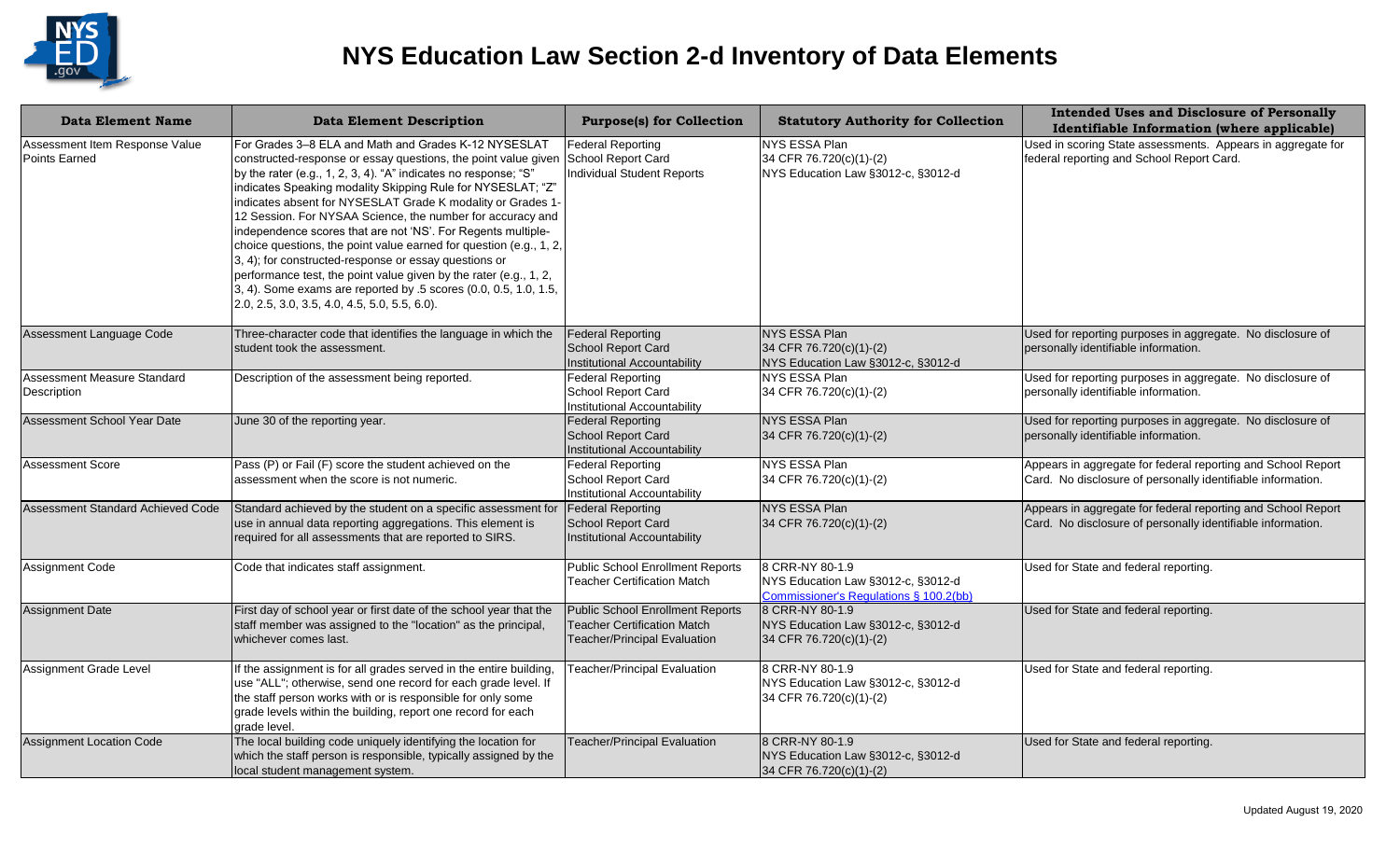

| <b>Data Element Name</b>            | <b>Data Element Description</b>                                                                                                                                                                                                                                                                                                                                                                                                                                                                                                                | <b>Purpose(s) for Collection</b>                                               | <b>Statutory Authority for Collection</b>                                                                 | <b>Intended Uses and Disclosure of Personally</b><br>Identifiable Information (where applicable)                                    |
|-------------------------------------|------------------------------------------------------------------------------------------------------------------------------------------------------------------------------------------------------------------------------------------------------------------------------------------------------------------------------------------------------------------------------------------------------------------------------------------------------------------------------------------------------------------------------------------------|--------------------------------------------------------------------------------|-----------------------------------------------------------------------------------------------------------|-------------------------------------------------------------------------------------------------------------------------------------|
| Attendance Code Long                | Code that indicates the type of student absence. E indicates<br>excused absence, U indicates unexcused absence, T indicates Title I Monitoring<br>tardy, ISS indicates in-school suspension, and OSS indicates<br>out-of-school suspension.                                                                                                                                                                                                                                                                                                    | <b>Federal Reporting</b>                                                       | <b>NYS ESSA Plan</b><br>Title I 1003(g) Funding - School Improvement<br>Grants<br>34 CFR 76.720(c)(1)-(2) | For administrative record-keeping and reporting of data; does not<br>contain personally identifiable information.                   |
| Attendance Code Type                | Indication that attendance is being kept for students.                                                                                                                                                                                                                                                                                                                                                                                                                                                                                         | <b>Federal Reporting</b>                                                       | NYS ESSA Plan<br>34 CFR 76.720(c)(1)-(2)<br>Title I 1003(g) Funding - School Improvement<br><b>Grants</b> | Used for Title I monitoring.                                                                                                        |
| Attendance Date                     | Date of the reported Attendance Code (E, U, T, ISS, OSS).<br>See Attendance Code Long.                                                                                                                                                                                                                                                                                                                                                                                                                                                         | <b>Federal Reporting</b>                                                       | NYS ESSA Plan<br>Title I 1003(g) Funding - School Improvement<br>Grants<br>34 CFR 76.720(c)(1)-(2)        | Used for Title I monitoring.                                                                                                        |
| <b>Attendance Description</b>       | Use local attendance code description. If left blank, defaults to<br>Attendance Long value.                                                                                                                                                                                                                                                                                                                                                                                                                                                    | <b>Federal Reporting</b>                                                       | <b>NYS ESSA Plan</b><br>Title I 1003(g) Funding - School Improvement<br>Grants<br>34 CFR 76.720(c)(1)-(2) | Used for Title I monitoring.                                                                                                        |
| Attendance Period End Date          | June 30 of the reporting year or the date the staff member is no NY'S Federal Student Equity Plan<br>longer employed by the reporting entity.                                                                                                                                                                                                                                                                                                                                                                                                  |                                                                                | 34 CFR 76.720(c)(1)-(2)                                                                                   | Used for State and federal reporting.                                                                                               |
| Attendance Period Start Date        | First date of the school year or staff hire date if the hire date is<br>after the first date of the school year.                                                                                                                                                                                                                                                                                                                                                                                                                               | NY'S Federal Student Equity Plan                                               | 34 CFR 76.720(c)(1)-(2)                                                                                   | Used for State and federal reporting.                                                                                               |
| <b>Birth Date</b>                   | Date of birth on the staff member's birth certificate or, if a<br>certificate does not exist, an official source as directed by<br>district policy.                                                                                                                                                                                                                                                                                                                                                                                            | State matching purposes                                                        | 8 CRR-NY 80-1.9<br>34 CFR 76.720(c)(1)-(2)<br>NYS Education Law §3012-c, §3012-d                          | Used to identify/link to teachers in the NYSED TEACH database<br>for certification matching. No public release of this information. |
| <b>Building of Enrollment Code</b>  | Code that uniquely identifies the building in which a student is<br>enrolled, typically assigned by the local student management<br>system. For preschool children with disabilities who are not<br>enrolled in PreK or UPK programs, this code identifies the<br>primary special-education service provider, which is typically<br>maintained in the special-education student management<br>system.                                                                                                                                          | <b>Federal Reporting</b><br>School Report Card<br>Institutional Accountability | NYS ESSA Plan<br>34 CFR 76.720(c)(1)-(2)                                                                  | For administrative record-keeping and reporting of data; does not<br>contain personally identifiable information.                   |
| Career Path Code                    | Code used to identify pathway student used to graduate.                                                                                                                                                                                                                                                                                                                                                                                                                                                                                        | <b>Federal Reporting</b><br>Institutional Accountability                       | NYS ESSA Plan<br>34 CFR 76.720(c)(1)-(2)                                                                  | Used for reporting purposes in aggregate. No disclosure of<br>personally identifiable information.                                  |
| <b>Certification Exemption Code</b> | "Y" for a teacher who is exempt or "N" for a teacher who is not<br>exempt based on the Certification law. Section 2854(3)(a-1) of<br>New York State Education Law allows charter schools an<br>exemption from certification requirements, provided that such<br>teachers shall not comprise more than the sum of 30 percent of<br>the teaching staff, or five teachers, whichever is less, plus five<br>teachers of mathematics, science, computer science,<br>technology, or career and technical education plus five<br>additional teachers. | <b>Teacher/Principal Evaluation</b><br>Institutional Accountability            | 8 CRR-NY 80-1.9<br>NYS Education Law §3012-c, §3012-d<br>34 CFR 76.720(c)(1)-(2)                          | Used for charter schools to identify teachers subject to<br>certification exemption. Appears in LEA-facing verification<br>reports. |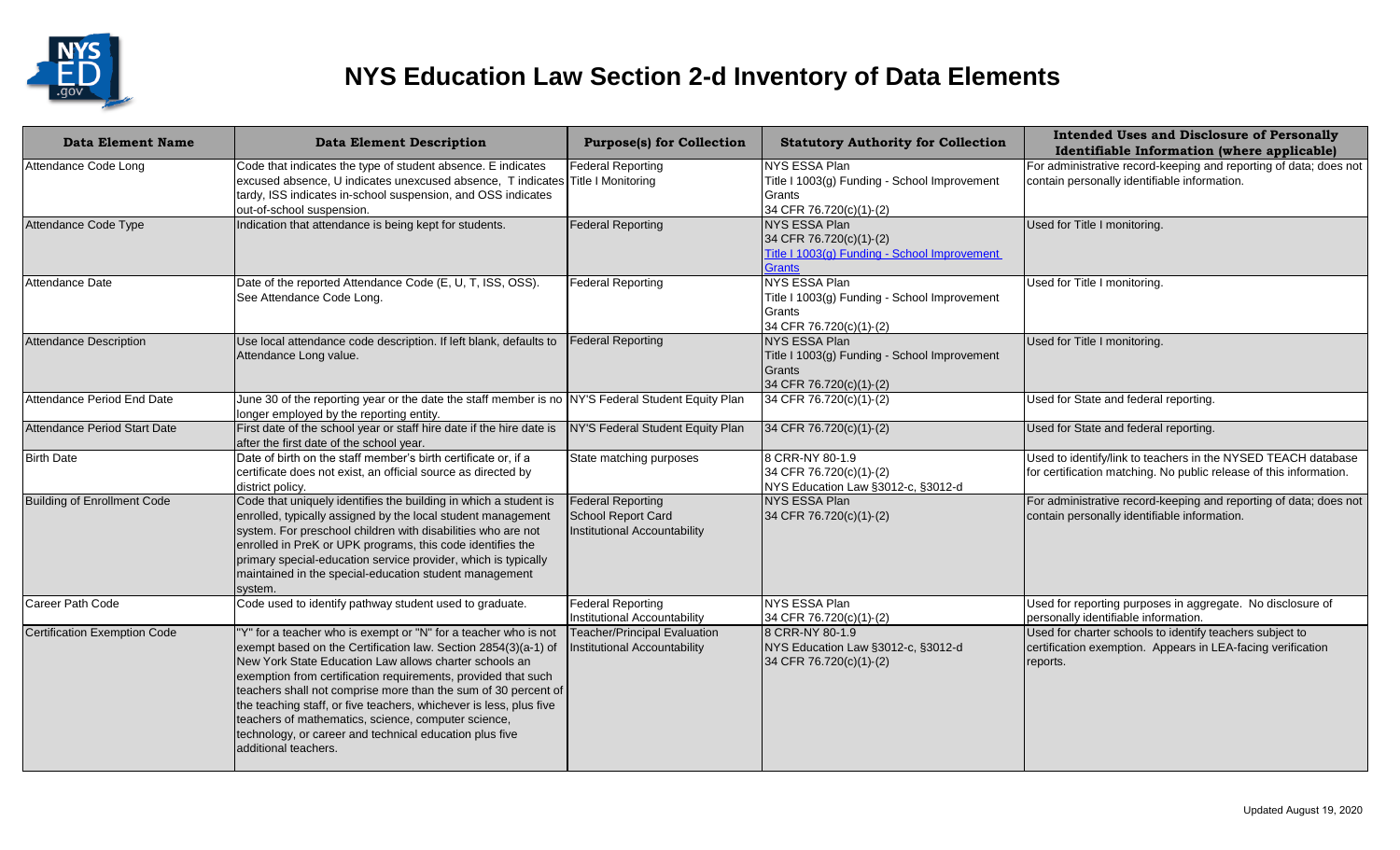

| <b>Data Element Name</b>                                | <b>Data Element Description</b>                                                                                                                                                                                                                                                                                                                                                                                                                                                                                                                                                     | <b>Purpose(s) for Collection</b>                                    | <b>Statutory Authority for Collection</b>                                                      | <b>Intended Uses and Disclosure of Personally</b><br>Identifiable Information (where applicable)                                                  |
|---------------------------------------------------------|-------------------------------------------------------------------------------------------------------------------------------------------------------------------------------------------------------------------------------------------------------------------------------------------------------------------------------------------------------------------------------------------------------------------------------------------------------------------------------------------------------------------------------------------------------------------------------------|---------------------------------------------------------------------|------------------------------------------------------------------------------------------------|---------------------------------------------------------------------------------------------------------------------------------------------------|
| Class Detail Outcome Code                               | Code used to indicate the status at the end of a course for a<br>student who was enrolled in the course. Statuses are "P"<br>(pass), "F" (fail), and "N" (student is in the course when it starts<br>but does not complete the course for any reason).                                                                                                                                                                                                                                                                                                                              | Institutional Accountability<br><b>Teacher/Principal Evaluation</b> | NYS Education Law §3012-c, §3012-d                                                             | Appears in LEA-facing verification reports. Used for NYSED<br>analysis related to student outcomes and for NYSED teacher<br>certification match.  |
| <b>Completion Date</b>                                  | Last date in this assignment or building or grade level,<br>whichever comes first.                                                                                                                                                                                                                                                                                                                                                                                                                                                                                                  | Teacher/Principal Evaluation                                        | NYS Education Law §3012-c, §3012-d<br>34 CFR 76.720(c)(1)-(2)                                  | Appears in LEA-facing verification reports. Used to determine<br>staff linkage relationship to students. NYSED teacher certification<br>match.    |
| <b>Contract Work Days</b>                               | The number of work days the staff person is expected to work<br>in the Local Education Agency (LEA) based on the staff<br>contract or appointment.                                                                                                                                                                                                                                                                                                                                                                                                                                  | <b>Teacher/Principal Evaluation</b>                                 | NYS Education Law §3012-c, §3012-d<br>34 CFR 76.720(c)(1)-(2)                                  | Used for APPR teacher evaluation reports provided to LEAs.                                                                                        |
| <b>Coordinated Early Intervening Services</b><br>(CEIS) | Code for students who are not identified as needing special-<br>education or related services (i.e., not students with disabilities)<br>but who need additional academic and/or behavioral support to<br>succeed in a general education environment.                                                                                                                                                                                                                                                                                                                                | Institutional Accountability<br><b>Federal Reporting</b>            | Section 613(f) of the Individuals with Disabilities<br>Education Act (IDEA)<br>34 CFR §300.226 | Used to identify students to fulfill the State and federal reporting<br>requirements under IDEA.                                                  |
| Course Location Code                                    | Code that uniquely identifies the location where the course is<br>taught.                                                                                                                                                                                                                                                                                                                                                                                                                                                                                                           | Teacher/Principal Evaluation                                        | NYS Education Law §3012-c, §3012-d<br>34 CFR 76.720(c)(1)-(2)                                  | Identifies the location of each course. Appears in LEA-facing<br>verification reports.                                                            |
| <b>Credit GPA Code</b>                                  | Code that indicates subject for which Grade Point Average<br>(GPA) being reported.                                                                                                                                                                                                                                                                                                                                                                                                                                                                                                  | <b>Teacher/Principal Evaluation</b>                                 | NYS Education Law §3012-c, §3012-d<br>34 CFR 76.720(c)(1)-(2)                                  | Used for APPR teacher evaluation reports provided to LEAs.                                                                                        |
| <b>Credential Type Code</b>                             | Code identifying the credential earned by the student.                                                                                                                                                                                                                                                                                                                                                                                                                                                                                                                              | <b>Institutional Accountability</b><br><b>Federal Reporting</b>     | NYS ESSA Plan<br>34 CFR 76.720(c)(1)-(2)                                                       | Used for federal reporting in aggregate. No disclosure of<br>personally identifiable information.                                                 |
| <b>Credits Attempted</b>                                | The number of credits that may be earned upon completion of a<br>course. This is generally associated with courses that are<br>required for graduation. However, if schools award credits for<br>other courses, those credits should also be reported.                                                                                                                                                                                                                                                                                                                              | Institutional Accountability<br><b>Federal Reporting</b>            | <b>NYS ESSA Plan</b><br>34 CFR 76.720(c)(1)-(2)                                                | Used for federal reporting in aggregate. No disclosure of<br>personally identifiable information.                                                 |
| <b>Credits Earned</b>                                   | Indicates the actual number of credits earned upon completion<br>of a course.                                                                                                                                                                                                                                                                                                                                                                                                                                                                                                       | Institutional Accountability<br><b>Federal Reporting</b>            | NYS ESSA Plan<br>34 CFR 76.720(c)(1)-(2)                                                       | Used for federal reporting in aggregate. No disclosure of<br>personally identifiable information.                                                 |
| <b>CTE Program Intensity</b>                            | Program intensity is a measure of the student's progression<br>through his or her CTE program. While CTE programming in<br>BOCES and Technical or CTE high schools (found in the larger<br>districts in the State) is usually predefined or linear in nature,<br>CTE programming in local high schools often crosses content<br>areas and may not be predefined or linear. CTE students at<br>local high schools build meaningful cohesive concentrations<br>based on individual interests (e.g., a program might consist of<br>business courses and technology education courses). | <b>Institutional Accountability</b><br><b>Federal Reporting</b>     | NYS ESSA Plan<br>34 CFR 76.720(c)(1)-(2)                                                       | Used for federal reporting in aggregate. No disclosure of<br>personally identifiable information.                                                 |
| <b>CTE Program Type</b>                                 | Indicates that the student is in a career and technical education<br>program.                                                                                                                                                                                                                                                                                                                                                                                                                                                                                                       | Institutional Accountability<br><b>Federal Reporting</b>            | NYS ESSA Plan<br>34 CFR 76.720(c)(1)-(2)                                                       | Used for federal reporting in aggregate. No disclosure of<br>personally identifiable information.                                                 |
| Date of Birth                                           | Date of the student's birth derived from a certificate of birth<br>issued by an appropriate government authority or, if a birth<br>certificate does not exist, an official source as directed by<br>district policy. The source document must be the same as that<br>used to document when the child is of school age.                                                                                                                                                                                                                                                              | <b>Institutional Accountability</b><br><b>Federal Reporting</b>     | <b>NYS ESSA Plan</b><br>34 CFR 76.720(c)(1)-(2)                                                | Used in LEA-facing verification reports that are password-<br>protected and accessible to select district and SED staff. No<br>public disclosure. |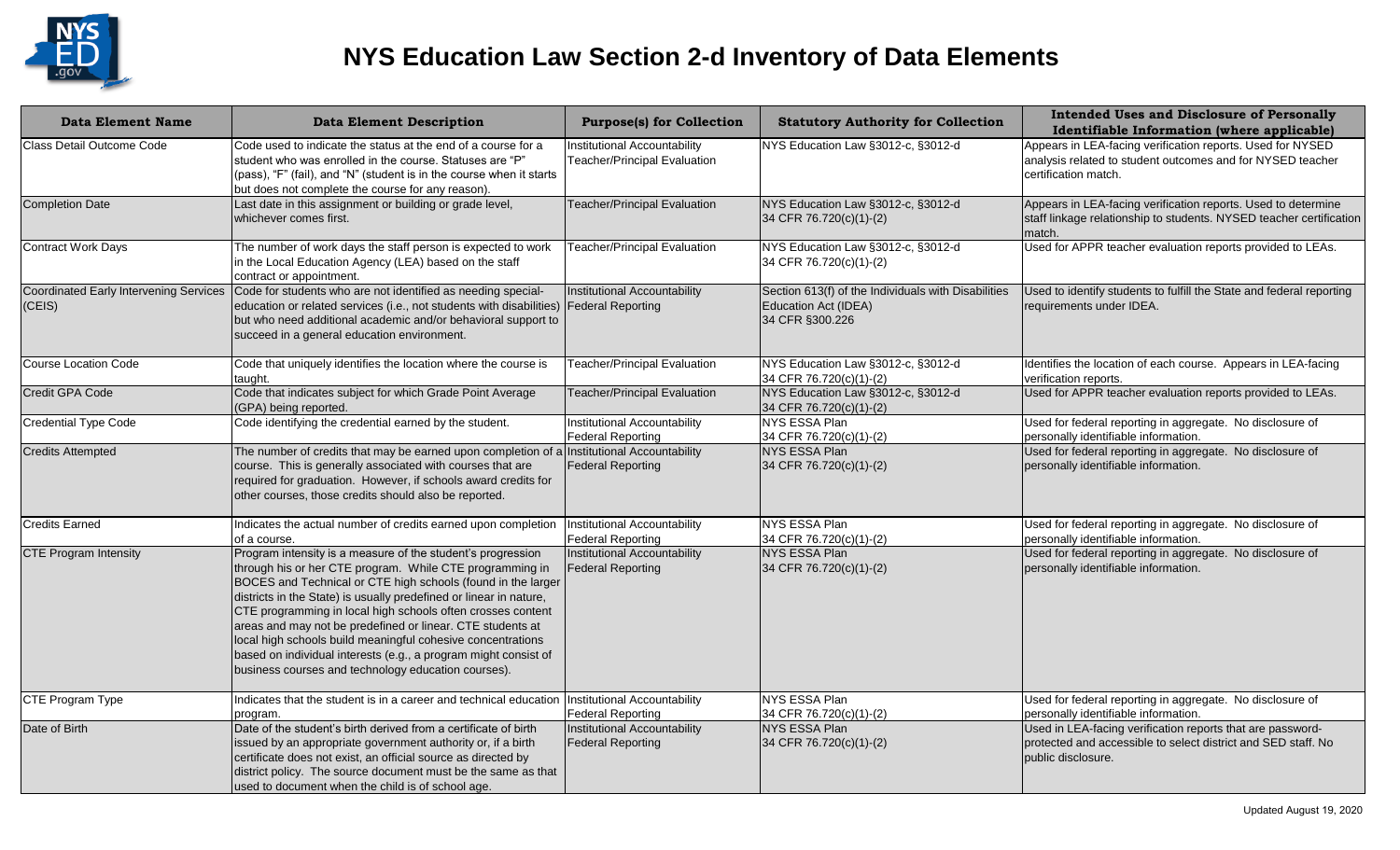

| <b>Data Element Name</b>                                                                                          | <b>Data Element Description</b>                                                                                                                                                                                                                                                                                                                                                                                                                                                                          | <b>Purpose(s) for Collection</b>                                                                | <b>Statutory Authority for Collection</b>                                                                    | <b>Intended Uses and Disclosure of Personally</b><br>Identifiable Information (where applicable)                     |
|-------------------------------------------------------------------------------------------------------------------|----------------------------------------------------------------------------------------------------------------------------------------------------------------------------------------------------------------------------------------------------------------------------------------------------------------------------------------------------------------------------------------------------------------------------------------------------------------------------------------------------------|-------------------------------------------------------------------------------------------------|--------------------------------------------------------------------------------------------------------------|----------------------------------------------------------------------------------------------------------------------|
| Diploma Type Code<br>(Credential Type Code)                                                                       | Credential earned by the student (required for graduated<br>students and high school completers only).                                                                                                                                                                                                                                                                                                                                                                                                   | Federal Reporting<br>School Report Card                                                         | <b>NYS ESSA Plan</b><br>34 CFR 76.720(c)(1)-(2)                                                              | Used for federal reporting in aggregate. No disclosure of<br>personally identifiable information.                    |
| <b>District Code of Residence</b>                                                                                 | District where the student resides on BEDS day of the reporting   Institutional Accountability<br>school year or, for students who enroll after BEDS day, the<br>district where the student resides at the time of enrollment.                                                                                                                                                                                                                                                                           |                                                                                                 | Commissioner's Regulations 8 NYCRR<br>\$100.2(bb)<br>http://www.p12.nysed.gov/part100/pages/1002.ht<br>ml#bb | Used forreporting purposes. No disclosure of personally<br>identifiable information.                                 |
| Dual/Concurrent Enrollment                                                                                        | Code that indicates that the student is enrolled in a course in an Federal Reporting<br>attempt to earn both postsecondary and high school credit,<br>regardless of whether they actually earn the credit or not.                                                                                                                                                                                                                                                                                        |                                                                                                 | NYS ESSA Plan<br>34 CFR 76.720(c)(1)-(2)                                                                     | Used in aggregate for federal reporting and School Report Cards.<br>No disclosure of individual student information. |
| <b>Dual Credit Code</b>                                                                                           | Code used to identify the setting in which the student is earning<br>dual credits (e.g. BOCES, Other District).                                                                                                                                                                                                                                                                                                                                                                                          | <b>Federal Reporting</b><br>School Report Cards                                                 | NYS ESSA Plan<br>34 CFR 76.720(c)(1)-(2)                                                                     | Used in aggregate for federal reporting and School Report Cards.<br>No disclosure of individual student information. |
| Dual Credit Indicator                                                                                             | Code identifying that the student is enrolled in a course in an<br>attempt to earn both postsecondary and high school credit,<br>regardless of whether they acutally earn the credit or not.                                                                                                                                                                                                                                                                                                             | Federal Reporting<br>School Report Cards                                                        | NYS ESSA Plan<br>34 CFR 76.720(c)(1)-(2)                                                                     | Used in aggregate for federal reporting and School Report Cards.<br>No disclosure of individual student information. |
| Duration of LEP (Years Enrolled in a<br>Transitional Bilingual Education or<br>English as a New Language Program) | Required for ELL (English Language Learner) student's history.<br>The cumulative number of years a student has received ELL<br>services. Must be between 0 and 25 years. Vendor must allow<br>a 2-character length. If the student has a program service code<br>of 0231, this field must be populated. Report 1 for students with<br>up to one year of bilingual or ESL instruction; 2 for students<br>with up to 2 years; etc. Zero should only be used if the student<br>has never received services. | <b>Federal Reporting</b><br>School Report Cards                                                 | NYS ESSA Plan<br>34 CFR 76.720(c)(1)-(2)                                                                     | Used for distribution of Title III funds.                                                                            |
| <b>ELL Services Duration</b>                                                                                      | indicates the number of cumulative days and corresponding<br>years that a student identified as ELL Eligible (Program Service<br>Code 0231) has received ELL services in New York State<br>public schools, as evidenced by having been reported with<br>Program Service codes 5709 (English as a New Language),<br>5676 (Transitional Bilingual Education Program) or 5687 (One<br>Way or Two Way Dual Language Program).                                                                                | Institutional Accountability<br><b>Federal Reporting</b>                                        | NYS ESSA Plan<br>34 CFR 76.720(c)(1)-(2)                                                                     | Used in LEA-facing verification reports. Used in School Report<br>Card and for federal reporting in aggregate.       |
| <b>Employment Basis</b>                                                                                           | For most staff, employment basis is 100 percent. However,<br>some staff have their services shared by more than one Local<br>Education Agency (LEA) or are working only part-time, such as<br>a teacher who teaches mornings only.                                                                                                                                                                                                                                                                       | <b>Teacher/Principal Evaluation</b><br>Institutional Accountability<br><b>Federal Reporting</b> | 8 CRR-NY 80-1.9<br>NYS Education Law §3012-c, §3012-d<br>34 CFR 76.720(c)(1)-(2)<br>NYS ESSA Plan            | Used for APPR teacher evaluation reports provided to LEAs and<br>federal reporting in aggregate.                     |
| <b>Ending Date</b><br>(Program Service End Date)                                                                  | The end date of the program serivce, which must be between<br>July 1st and June 30th of reporting school year.                                                                                                                                                                                                                                                                                                                                                                                           | <b>Federal Reporting</b><br>Institutional Accountability                                        | NYS ESSA Plan<br>NYS Education Law §3012-c, §3012-d<br>34 CFR 76.720(c)(1)-(2)                               | For administrative record-keeping and reporting of data; does not<br>contain personally identifiable information.    |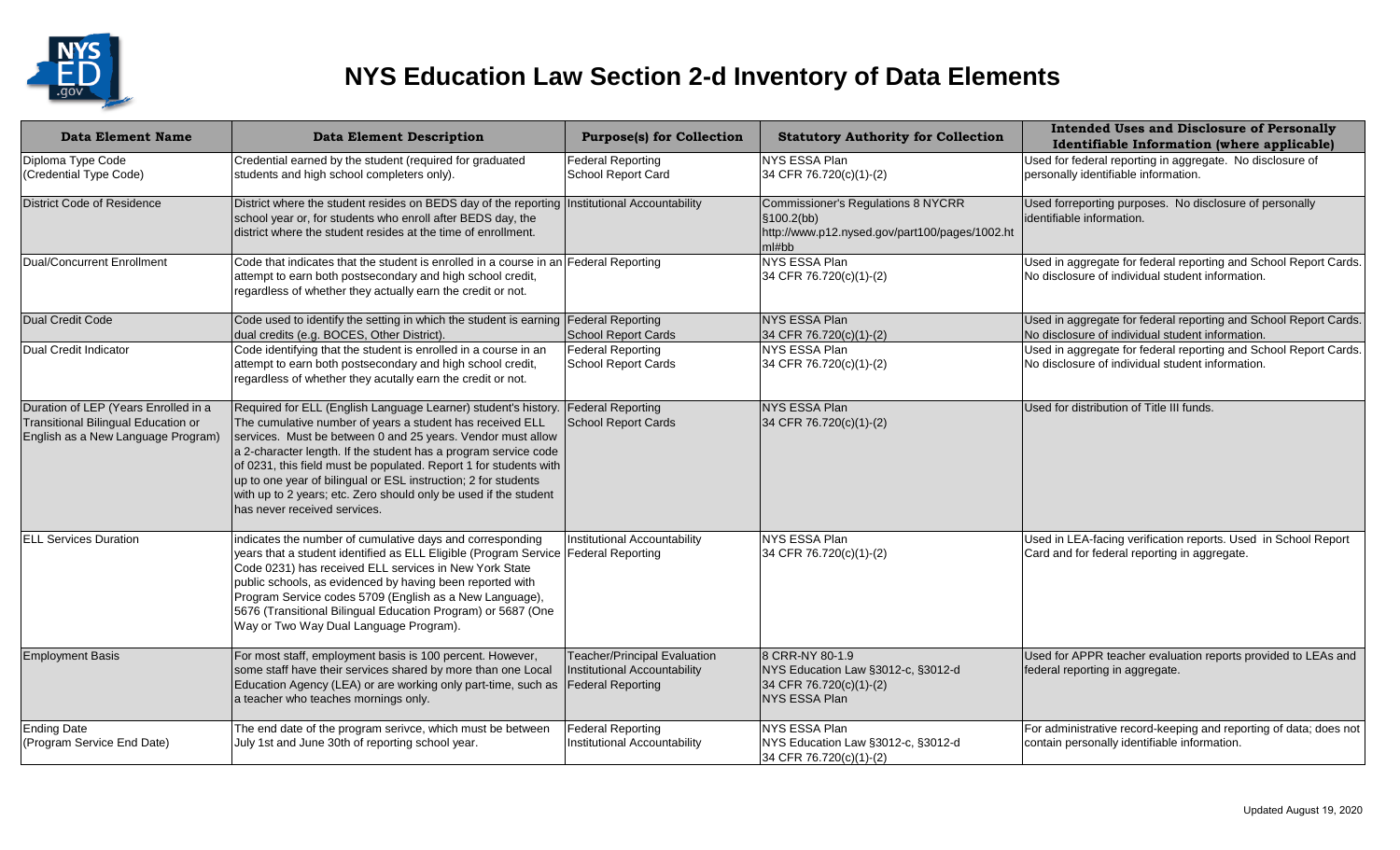

| <b>Data Element Name</b>                 | <b>Data Element Description</b>                                                                                                                                                                                                                                                                                                                                                                                                                                                                                                                                                                                                                                                                                                                                                               | <b>Purpose(s) for Collection</b>                                                                                        | <b>Statutory Authority for Collection</b>                                             | <b>Intended Uses and Disclosure of Personally</b><br>Identifiable Information (where applicable)                                                       |
|------------------------------------------|-----------------------------------------------------------------------------------------------------------------------------------------------------------------------------------------------------------------------------------------------------------------------------------------------------------------------------------------------------------------------------------------------------------------------------------------------------------------------------------------------------------------------------------------------------------------------------------------------------------------------------------------------------------------------------------------------------------------------------------------------------------------------------------------------|-------------------------------------------------------------------------------------------------------------------------|---------------------------------------------------------------------------------------|--------------------------------------------------------------------------------------------------------------------------------------------------------|
| <b>Enrollment Entry Date</b>             | Date that a student enrolls in a building or a grade level. There<br>must be at Local Education Agency (LEA)st one enrollment<br>entry record for each student for each year, including students<br>who re-enroll (or are continuously enrolled).                                                                                                                                                                                                                                                                                                                                                                                                                                                                                                                                             | Institutional Accountability<br>School Report Card<br>Individual Student Reports<br>Teacher/Principal Evaluation        | <b>NYS ESSA Plan</b><br>NYS Education Law §3012-c, §3012-d<br>34 CFR 76.720(c)(1)-(2) | Used for reporting purposes in aggregate. No disclosure of<br>personally identifiable information.                                                     |
| <b>Enrollment Exit Date</b>              | Last date of enrollment for a student who changes grade level<br>during the school year (i.e., July 1 - June 30) or Local<br>Education Agency (LEA) ves a school building, or when the<br>enrollment record for a student who was enrolled solely as a<br>walk-in for assessment purposes is being ended.                                                                                                                                                                                                                                                                                                                                                                                                                                                                                     | Institutional Accountability<br>School Report Card<br>Individual Student Reports<br><b>Teacher/Principal Evaluation</b> | NYS ESSA Plan<br>NYS Education Law §3012-c, §3012-d<br>34 CFR 76.720(c)(1)-(2)        | Used for reporting purposes in aggregate. No disclosure of<br>personally identifiable information.                                                     |
| <b>Evaluation Criteria Code</b>          | Code associated with the description of a particular evaluation<br>criterion.                                                                                                                                                                                                                                                                                                                                                                                                                                                                                                                                                                                                                                                                                                                 | <b>Teacher/Principal Evaluation</b>                                                                                     | NYS Education Law §3012-c, §3012-d<br>34 CFR 76.720(c)(1)-(2)                         | Used for APPR teacher evaluation reports provided to LEAs.                                                                                             |
| <b>Evaluation Group Code</b>             | Indication of which plan (3012-d) is being used when<br>Evaluation Criteria Code reported.                                                                                                                                                                                                                                                                                                                                                                                                                                                                                                                                                                                                                                                                                                    | <b>Teacher/Principal Evaluation</b>                                                                                     | NYS Education Law §3012-c, §3012-d<br>34 CFR 76.720(c)(1)-(2)                         | Used for APPR teacher evaluation reports provided to LEAs.                                                                                             |
| Event Date                               | Date that a student was referred, parent consent to evaluate<br>was received, CPSE or CSE meeting to discuss evaluation<br>results to determine special-education eligibility was held, or<br>IEP was implemented as indicated in the Event Type Code<br>field.                                                                                                                                                                                                                                                                                                                                                                                                                                                                                                                               | <b>Federal Reporting</b>                                                                                                | Individuals with Disabilities Education Act (IDEA)                                    | Used for compliance calculations at the district level and federal<br>reporting in aggregate. No disclosure of personally identifiable<br>information. |
| Event Outcome Code                       | Code used to indicate whether the student with an Event Type<br>Code was determined to be eligible for special education. This<br>code is reported on the first record in the series of Event Type<br>Codes.                                                                                                                                                                                                                                                                                                                                                                                                                                                                                                                                                                                  | <b>Federal Reporting</b>                                                                                                | Individuals with Disabilities Education Act (IDEA)                                    | Used for compliance calculations at the district level and federal<br>reporting in aggregate. No disclosure of personally identifiable<br>information. |
| Event Type Code                          | Code that refers to a single event in a series of events for<br>referring, evaluating, and implementing IEPs for students who<br>may require special-education services.                                                                                                                                                                                                                                                                                                                                                                                                                                                                                                                                                                                                                      | <b>Federal Reporting</b>                                                                                                | Individuals with Disabilities Education Act (IDEA)                                    | Used for compliance calculations at the district level and federal<br>reporting in aggregate. No disclosure of personally identifiable<br>information. |
| <b>Exclude From Evaluation Indicator</b> | Flag used to indicate that the student should be excluded from<br>the evaluation of this teacher for a particular course section.                                                                                                                                                                                                                                                                                                                                                                                                                                                                                                                                                                                                                                                             | Teacher/Principal Evaluation                                                                                            | NYS Education Law §3012-c, §3012-d<br>34 CFR 76.720(c)(1)-(2)                         | Used for APPR teacher evaluation reports provided to LEAs.                                                                                             |
| <b>Exit Date</b>                         | Date staff member is no longer employed by reporting entity.                                                                                                                                                                                                                                                                                                                                                                                                                                                                                                                                                                                                                                                                                                                                  | <b>Teacher/Principal Evaluation</b>                                                                                     | 8 CRR-NY 80-1.9<br>NYS Education Law §3012-c, §3012-d<br>34 CFR 76.720(c)(1)-(2)      | Used for APPR teacher evaluation reports provided to LEAs.                                                                                             |
| First Date of Entry into Grade 9         | Month, day, and year on which the student first entered grade 9<br>anywhere. Do not enter this information until the student first<br>enrolls in grade 9. Students with a disability who are coded as<br>ungraded for enrollment purposes, must be assigned a grade 9<br>entry date no later than, whichever comes first, (1) the first<br>school year during which the student enters a school where the<br>earliest grade is grade 9; or (2) when the school of attendance<br>has grades earlier than grade 9, the first school year during<br>which the student participates in a grade 9 program, using<br>criteria similar to those applied to non-disabled students when<br>making such determinations; or (3) the school year in which the<br>student turns 17, whichever comes first. | Institutional Accountability<br>School Report Card<br>Individual Student Reports<br>Teacher/Principal Evaluation        | NYS ESSA Plan<br>NYS Education Law §3012-c, §3012-d<br>34 CFR 76.720(c)(1)-(2)        | Used for reporting purposes to identify cohort in aggregate. No<br>disclosure of personally identifiable information.                                  |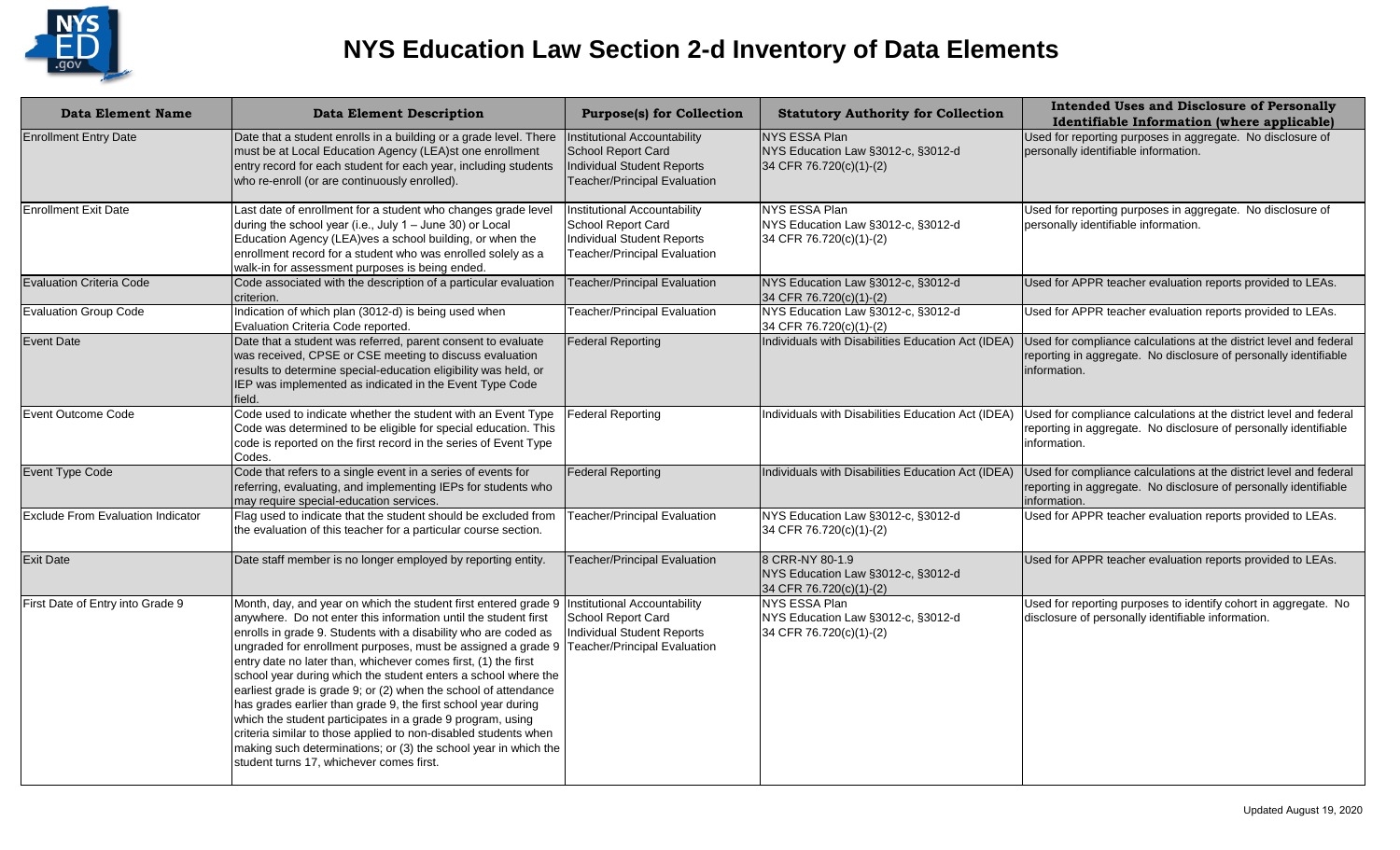

| <b>Data Element Name</b>                                | <b>Data Element Description</b>                                                                                                                                                                                                                                                                                                                                                                                                                                                                                                                                                                        | <b>Purpose(s) for Collection</b>                                                                               | <b>Statutory Authority for Collection</b>                                                     | <b>Intended Uses and Disclosure of Personally</b><br>Identifiable Information (where applicable)                 |
|---------------------------------------------------------|--------------------------------------------------------------------------------------------------------------------------------------------------------------------------------------------------------------------------------------------------------------------------------------------------------------------------------------------------------------------------------------------------------------------------------------------------------------------------------------------------------------------------------------------------------------------------------------------------------|----------------------------------------------------------------------------------------------------------------|-----------------------------------------------------------------------------------------------|------------------------------------------------------------------------------------------------------------------|
| First Name Long                                         | Staff member's first name.                                                                                                                                                                                                                                                                                                                                                                                                                                                                                                                                                                             | <b>Teacher/Principal Evaluation</b><br><b>NYSED Teacher Certification Match</b>                                | 8 CRR-NY 80-1.9<br>NYS Education Law §3012-c, §3012-d<br>34 CFR 76.720(c)(1)-(2)              | Used for NYSED teacher certification match. Appears in LEA-<br>facing verification reports.                      |
| Free and Reduced-Price Lunch<br><b>Eligibility Type</b> | Report at least one and up to six eligibility types associated with Federal Reporting<br>the student's FRPL record.                                                                                                                                                                                                                                                                                                                                                                                                                                                                                    |                                                                                                                | NYS ESSA Plan                                                                                 | Reported in aggregate to the US Department of Agriculture.                                                       |
| <b>Gender Code</b>                                      | Gender code (M = Male; F = Female) of staff member.                                                                                                                                                                                                                                                                                                                                                                                                                                                                                                                                                    | NY'S Federal Student Equity Plan                                                                               | 8 CRR-NY 80-1.9                                                                               | Used for NYSED teacher certification match. Appears in LEA-<br>facing verification reports.                      |
| Gender Code                                             | Gender code ( $M = Male$ ; $F = Female$ ) of staff member.                                                                                                                                                                                                                                                                                                                                                                                                                                                                                                                                             | <b>NYS Federal Student Equity Plan</b>                                                                         | 8 CRR-NY 80-1.9                                                                               | Used for NYSED teacher certification match. Appears in LEA-<br>facing verification reports.                      |
| <b>Gender Description</b>                               | Gender of the student being reported, as identified by the<br>student. In the case of very young transgender students not yet<br>able to advocate for themselves, gender may be identified by<br>the parent or guardian.                                                                                                                                                                                                                                                                                                                                                                               | Federal Reporting<br>School Report Card                                                                        | NYS ESSA Plan<br>NYS Education Law §3012-c, §3012-d<br>Commissioner's Regulations § 100.2(bb) | Used in LEA-facing verification reports. Used in School Report<br>Card and for federal reporting in aggregate.   |
| <b>Grade Level</b>                                      | Instructional level for the student, as determined by the school<br>district.                                                                                                                                                                                                                                                                                                                                                                                                                                                                                                                          | Institutional Accountability<br>School Report Card<br><b>Teacher/Principal Evaluation</b><br>Federal Reporting | NYS ESSA Plan<br>NYS Education Law §3012-c, §3012-d<br>34 CFR 76.720(c)(1)-(2)                | Used in all data reporting in aggregate for the school year. No<br>disclosure of individual student information. |
| Hispanic/Latino Ethnicity Indicator                     | Indication of whether the student or staff member is<br>Hispanic/Latino (Y/N).                                                                                                                                                                                                                                                                                                                                                                                                                                                                                                                         | <b>NYS Federal Student Equity Plan</b>                                                                         | NYS ESSA Plan<br>8 CRR-NY 80-1.9                                                              | Appears in LEA-facing verification reports. Used for various<br>reporting purposes in aggregate.                 |
| Home Language Description                               | Language routinely spoken in the student's home. This<br>language or dialect may or may not be the student's native<br>language.                                                                                                                                                                                                                                                                                                                                                                                                                                                                       | School Report Card<br>Federal Reporting                                                                        | NYS ESSA Plan<br>NYS Education Law §3012-c, §3012-d                                           | Used in LEA-facing verification reports. Used in School Report<br>Card and for federal reporting in aggregate.   |
|                                                         | Homeless Primary Nighttime Residence Code that indicates where students identified as homeless in<br>the Homeless Indicator field have their primary nighttime<br>residence (PNR). The Local Education Agency (LEA)'s<br>homeless liaison determines the PNR at the time the student is<br>lidentified as homeless. The USED realizes that a homeless<br>family or youth may be mobile during their homelessness. If<br>the PNR is not known at the time of enrollment but a PNR is<br>subsequently identified, the Local Education Agency (LEA)<br>must indicate the PNR as soon as it becomes known. | <b>Federal Reporting</b>                                                                                       | NYS ESSA Plan<br>34 CFR 76.720(c)(1)-(2)                                                      | Appears in LEA-facing verification reports. Used for federal<br>reporting in aggregate.                          |
| Incidental Teaching Assignment<br>Indicator             | Districts and BOCES can select a course/section that each<br>teacher can teach outside their certification area (Y). All<br>courses must be identified with a Y or N.                                                                                                                                                                                                                                                                                                                                                                                                                                  | <b>State Reporting</b>                                                                                         | Commissioner's Regulations § 80-5.3                                                           | Used for teacher certification match.                                                                            |
| Initial Event Date                                      | Date of the first event in the required sequence of events. See<br>"Event Type Code" above. The Initial Event Date is the date<br>that corresponds to the Initial Event Type Code (see below).                                                                                                                                                                                                                                                                                                                                                                                                         | <b>Federal Reporting</b>                                                                                       | Individuals with Disabilities Education Act (IDEA)                                            | Used for compliance calculations at the district level and federal<br>reporting in aggregate.                    |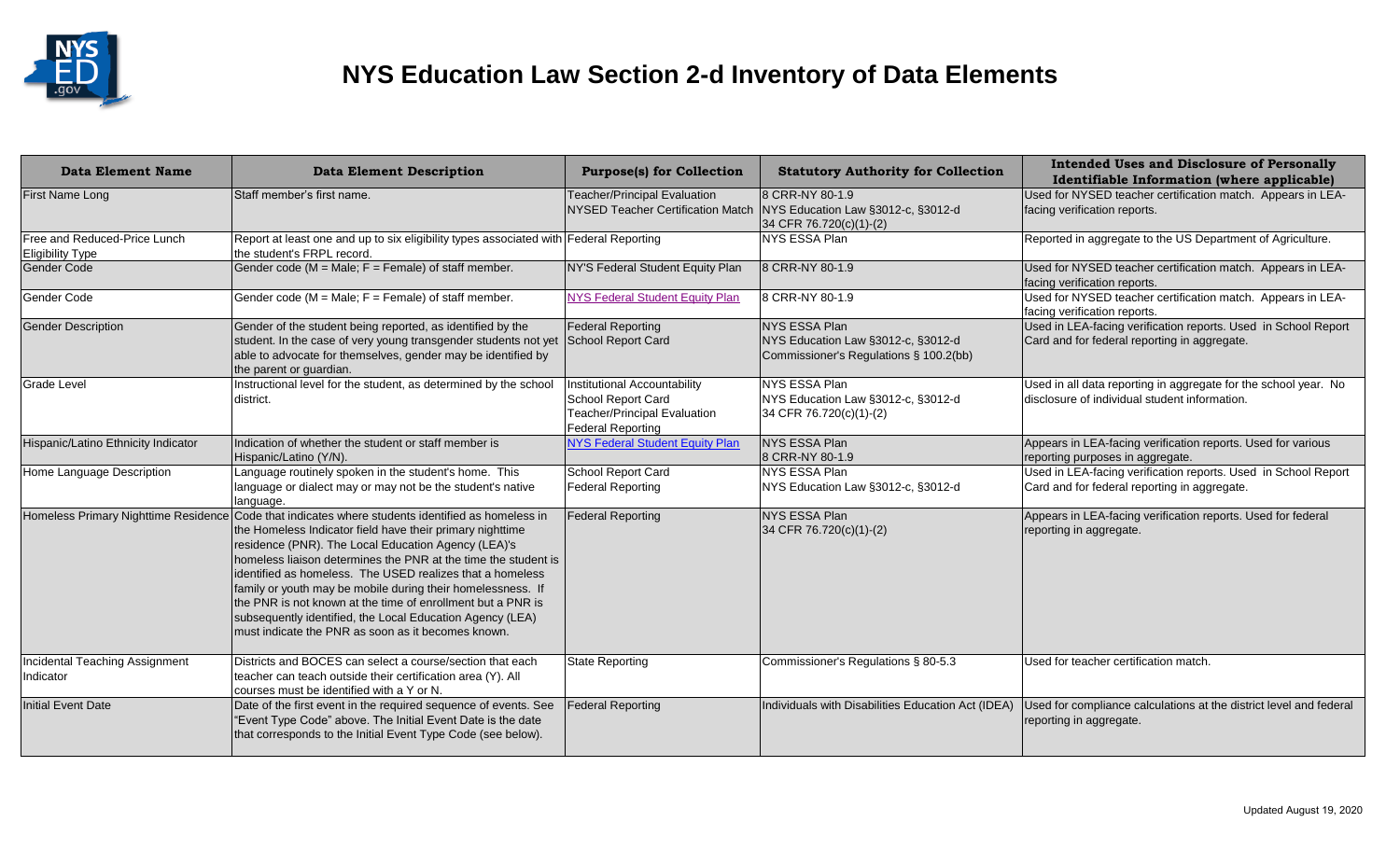

| <b>Data Element Name</b>                                                                                        | <b>Data Element Description</b>                                                                                                                                                                                                                                                                                                                                                                                                                                                                                                                                                                    | <b>Purpose(s) for Collection</b>                                                      | <b>Statutory Authority for Collection</b>                                                            | <b>Intended Uses and Disclosure of Personally</b><br>Identifiable Information (where applicable)                                                     |
|-----------------------------------------------------------------------------------------------------------------|----------------------------------------------------------------------------------------------------------------------------------------------------------------------------------------------------------------------------------------------------------------------------------------------------------------------------------------------------------------------------------------------------------------------------------------------------------------------------------------------------------------------------------------------------------------------------------------------------|---------------------------------------------------------------------------------------|------------------------------------------------------------------------------------------------------|------------------------------------------------------------------------------------------------------------------------------------------------------|
| Initial Event Type Code                                                                                         | Code used to report the first event in the required sequence of<br>events for the following: for completing the timely evaluation of<br>preschool and school-age students for special-education<br>eligibility determination; for implementing a child's IEP by their<br>third birthday for preschool children transitioning from Early<br>Intervention to preschool special education; for completing the<br>evaluation of parentally placed students in elementary, middle,<br>or secondary nonpublic schools and the provision of special-<br>education services to parentally placed students. | Federal Reporting                                                                     | Individuals with Disabilities Education Act (IDEA)                                                   | Used for compliance calculations at the district level and federal<br>reporting in aggregate.                                                        |
| <b>Itinerant Staff</b>                                                                                          | Staff person responsible for students in one Local Education<br>Agency (LEA) (district, BOCES, charter school) but employed<br>by another Local Education Agency (LEA).                                                                                                                                                                                                                                                                                                                                                                                                                            | <b>Teacher/Principal Evaluation</b>                                                   | NYS Education Law §3012-c, §3012-d<br>34 CFR 76.720(c)(1)-(2)                                        | Used for NYSED teacher certification match. Appears in LEA-<br>facing verification reports.                                                          |
| Least Restrictive Environment Code                                                                              | Code that indicates the least restrictive environment in which<br>students with disabilities are enrolled.                                                                                                                                                                                                                                                                                                                                                                                                                                                                                         | <b>Federal Reporting</b>                                                              | Individuals with Disabilities Education Act (IDEA)                                                   | Used for federal reporting in aggregate.                                                                                                             |
| Migrant Indicator                                                                                               | Indication of whether the student met the definition of migrant at Federal Reporting<br>some point during the academic year or was never a migrant<br>during the academic year.                                                                                                                                                                                                                                                                                                                                                                                                                    |                                                                                       | <b>NYS ESSA Plan</b><br>34 CFR 76.720(c)(1)-(2)                                                      | Appears in LEA-facing verification reports. Used for federal<br>reporting in aggregate and distribution of grant funds.                              |
| Neglected or Delinquent Indicator                                                                               | Indication of whether the student met the definition of neglected Federal Reporting<br>or delinquent at some point during the academic year or was<br>never considered neglected or delinquent during the academic<br>year.                                                                                                                                                                                                                                                                                                                                                                        |                                                                                       | NYS ESSA Plan<br>34 CFR 76.720(c)(1)-(2)                                                             | Required for Title I monitoring and distribution of Title I funds.<br>Used for federal reporting in aggregate.                                       |
| Number of Days - Indicator 11 for                                                                               | The number of calendar days from the date of receipt (in<br>school-age students (special education) writing) of parent consent to evaluate and the date that the CSE<br>meeting occurs to discuss evaluation results. The date of<br>receipt of parent consent to evaluate is counted as "day 1."                                                                                                                                                                                                                                                                                                  | <b>Federal Reporting</b>                                                              | Individuals with Disabilities Education Act (IDEA)                                                   | Appears in LEA-facing verification reports. Used for federal<br>reporting in aggregate.                                                              |
| Number of Days - Indicator 12 for<br>preschool children referred from Early<br>Intervention (special education) | For a child found eligible for preschool special education, the<br>Number of Days is the number of calendar days past the child's<br>third birthday when the IEP is implemented. The first day past<br>the child's third birthday is "day 1."                                                                                                                                                                                                                                                                                                                                                      | <b>Federal Reporting</b>                                                              | Individuals with Disabilities Education Act (IDEA)                                                   | Appears in LEA-facing verification reports. Used for federal<br>reporting in aggregate.                                                              |
| Numeric Score                                                                                                   | Numeric score for assessment administered to student.                                                                                                                                                                                                                                                                                                                                                                                                                                                                                                                                              | <b>Federal Reporting</b><br><b>School Report Card</b><br>Teacher/Principal Evaluation | <b>NYS ESSA Plan</b><br>Commissioner's Regulations § 100.2(bb)<br>NYS Education Law §3012-c, §3012-d | Appears in LEA-facing verification reports. Used for federal<br>reporting in aggregate, and for APPR teacher evaluation reports<br>provided to LEAs. |
|                                                                                                                 | Original Probationary Period End Date   Date probation in tenure area is scheduled to end.                                                                                                                                                                                                                                                                                                                                                                                                                                                                                                         | Teacher/Principal Evaluation                                                          | NYS Education Law §3012-c, §3012-d<br>34 CFR 76.720(c)(1)-(2)                                        | Used for APPR teacher evaluation reports provided to LEAs.<br>Appears in LEA-facing verification reports.                                            |
| <b>Postsecondary Credit Units</b>                                                                               | Credits for each course awarded to the student during the<br>school year by a higher education institution.                                                                                                                                                                                                                                                                                                                                                                                                                                                                                        | <b>Federal Reporting</b>                                                              | <b>NYS ESSA Plan</b>                                                                                 | Used for federal reporting in aggregate. No disclosure of<br>personally identifiable information.                                                    |
| Primary ENL Instructor Indicator                                                                                | Indicates English as a New Language instructor for the<br>course/section.                                                                                                                                                                                                                                                                                                                                                                                                                                                                                                                          | Teacher/Principal Evaluation                                                          | NYS Education Law §3012-c, §3012-d<br>34 CFR 76.720(c)(1)-(2)                                        | Used for State and federal reporting.                                                                                                                |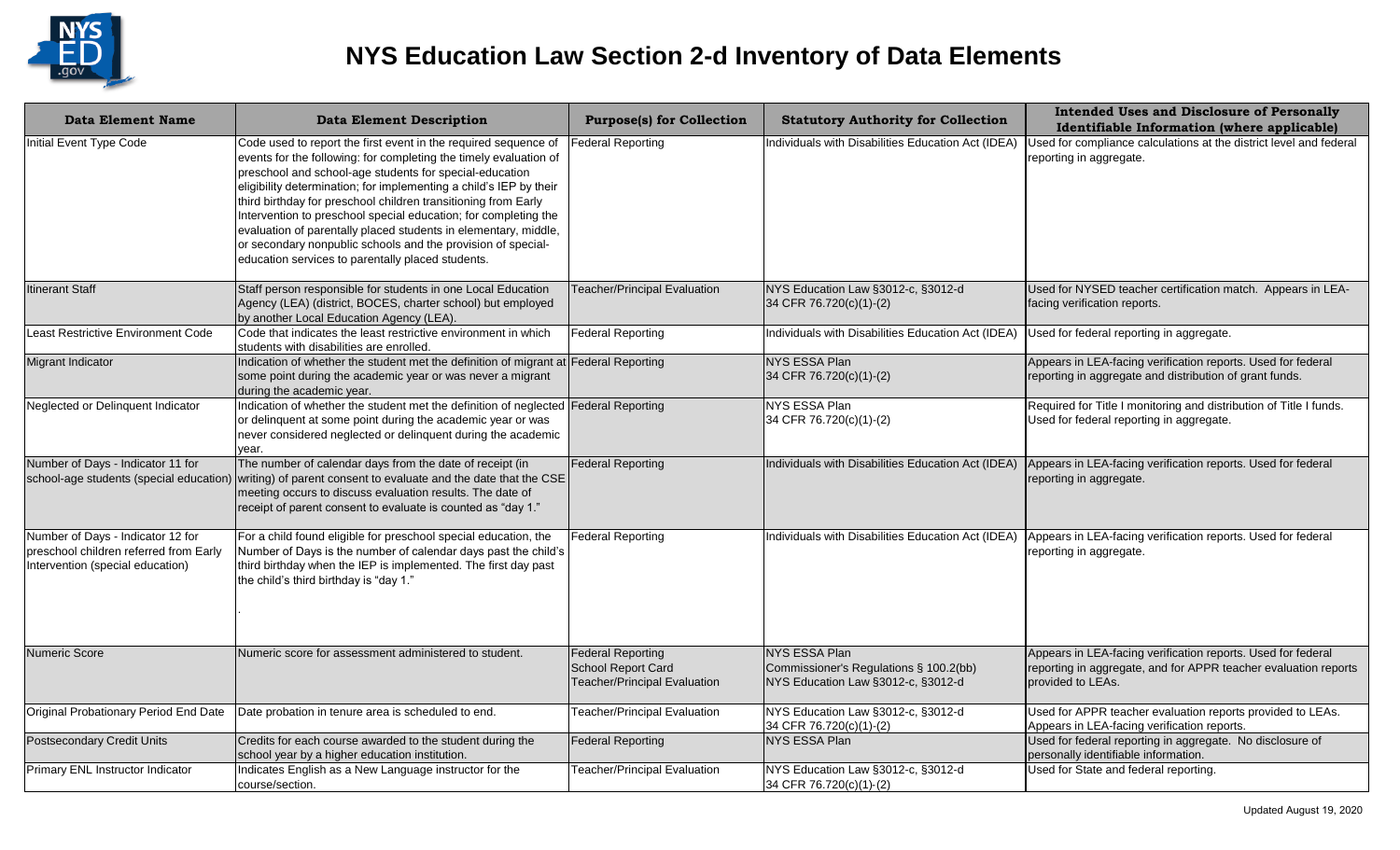

| <b>Data Element Name</b>                   | <b>Data Element Description</b>                                                                                                                                                                                                                                                                                                                                                                                                                                                                                                                                                                                                                                                                                    | <b>Purpose(s) for Collection</b>                                           | <b>Statutory Authority for Collection</b>                                                | <b>Intended Uses and Disclosure of Personally</b><br>Identifiable Information (where applicable)                                             |
|--------------------------------------------|--------------------------------------------------------------------------------------------------------------------------------------------------------------------------------------------------------------------------------------------------------------------------------------------------------------------------------------------------------------------------------------------------------------------------------------------------------------------------------------------------------------------------------------------------------------------------------------------------------------------------------------------------------------------------------------------------------------------|----------------------------------------------------------------------------|------------------------------------------------------------------------------------------|----------------------------------------------------------------------------------------------------------------------------------------------|
| Primary Instructor Indicator               | Staff person who has primary responsibility for the course.<br>Teaching aides and assistants are not to be reported. A "Y" will<br>subject the staff person to a certification match as required by<br>State and federal reporting. At least one Staff ID record for<br>each course/section must be reported with a "Y" in this field. If a<br>special education teacher is the only teacher in the class<br>(primary), he/she should be reported here. In co-teaching<br>situations where both teachers have full responsibility for the<br>course, both may be identified as "primary." In such cases, the<br>staff person would be subject to a certification match based on<br>the content area of the course. | <b>Feacher/Principal Evaluation</b>                                        | 8 CRR-NY 80-1.9<br>NYS Education Law §3012-c, §3012-d<br>34 CFR 76.720(c)(1)-(2)         | Appears in LEA-facing verification reports. Used for NYSED<br>teacher certification match.                                                   |
| Primary Placement Type                     | Code used to indicate the primary placement type: residential<br>placement or day placement by a district, the court, social<br>services, or a State agency placement of students with<br>disabilities.                                                                                                                                                                                                                                                                                                                                                                                                                                                                                                            | <b>Federal Reporting</b>                                                   | Individuals with Disabilities Education Act (IDEA)                                       | Used for allocation of Individuals with Disabilities Education Act<br>(IDEA) funds. No disclosure of personally identifiable<br>information. |
| <b>Primary Service Code</b>                | Code that represents the primary service provided to preschool<br>students with disabilities. This information will be reported by<br>school districts and will include information on all preschool<br>students with disabilities who received special-education<br>programs and/or services on the October snapshot date and<br>also at any time during the school year in the end of year<br>special-education snapshot.                                                                                                                                                                                                                                                                                        | <b>Federal Reporting</b>                                                   | Individuals with Disabilities Education Act (IDEA)                                       | Used for allocation of Individuals with Disabilities Education Act<br>(IDEA) funds. No disclosure of personally identifiable<br>information. |
| <b>Primary Service Provider</b>            | BEDS code or Institution ID that represents the coordinating<br>special-education service provider, as designated by the CPSE,<br>for preschool students with disabilities who receive special-<br>education services.                                                                                                                                                                                                                                                                                                                                                                                                                                                                                             | Federal Reporting                                                          | Individuals with Disabilities Education Act (IDEA)                                       | Used for allocation of Individuals with Disabilities Education Act<br>(IDEA) funds. No disclosure of personally identifiable<br>information. |
| <b>Primary Special Education Indicator</b> | Identifies special education instructors for the course/section.<br>Teaching aides and assistants are not to be reported. A "Y" in<br>this field will subject the staff to a special education certification<br>match as required by State and federal reporting.                                                                                                                                                                                                                                                                                                                                                                                                                                                  | <b>Federal Reporting</b><br><b>Teacher/Principal Evaluation</b>            | Individuals with Disabilities Education Act (IDEA)<br>NYS Education Law §3012-c, §3012-d | Used for federal reporting in aggregate.                                                                                                     |
| <b>Principal Hire Date</b>                 | The effective date of the first board appointment the staff<br>person received as a principal in an Local Education Agency<br>(LEA).                                                                                                                                                                                                                                                                                                                                                                                                                                                                                                                                                                               | <b>Teacher/Principal Evaluation</b><br>Institutional Accountability        | 8 CRR-NY 80-1.9<br>NYS Education Law §3012-c, §3012-d<br>34 CFR 76.720(c)(1)-(2)         | Used for federal reporting in aggregate and for calculation of<br>APPR ratings and growth scores.                                            |
| <b>Principal Title</b>                     | Indication that the staff member is a principal or both a teacher<br>and a principal.                                                                                                                                                                                                                                                                                                                                                                                                                                                                                                                                                                                                                              | <b>Teacher/Principal Evaluation</b><br><b>Institutional Accountability</b> | 8 CRR-NY 80-1.9<br>NYS Education Law §3012-c, §3012-d<br>34 CFR 76.720(c)(1)-(2)         | Used for APPR teacher evaluation reports provided to LEAs.                                                                                   |
| Probationary Period End Date (Actual)      | Date probation in tenure area ends.                                                                                                                                                                                                                                                                                                                                                                                                                                                                                                                                                                                                                                                                                | <b>Teacher/Principal Evaluation</b>                                        | NYS Education Law §3012-c, §3012-d<br>34 CFR 76.720(c)(1)-(2)                            | Used for APPR teacher evaluation reports provided to LEAs.                                                                                   |
|                                            | Probationary Period Extended Indicator Yes (Y) / No (N) indicator that probation was continued beyond<br>the original end date.                                                                                                                                                                                                                                                                                                                                                                                                                                                                                                                                                                                    | <b>Teacher/Principal Evaluation</b>                                        | NYS Education Law §3012-c, §3012-d<br>34 CFR 76.720(c)(1)-(2)                            | Used for APPR teacher evaluation reports provided to LEAs.                                                                                   |
| Professional Development Indicator         | For teaching staff only. Did teacher receive "professional<br>development" during the current school year? For each teacher,<br>populate with "Y," "N," or "NA."                                                                                                                                                                                                                                                                                                                                                                                                                                                                                                                                                   | <b>Teacher/Principal Evaluation</b>                                        | 8 CRR-NY 80-1.9<br>NYS Education Law §3012-c, §3012-d<br>34 CFR 76.720(c)(1)-(2)         | Used for APPR teacher evaluation reports provided to LEAs.                                                                                   |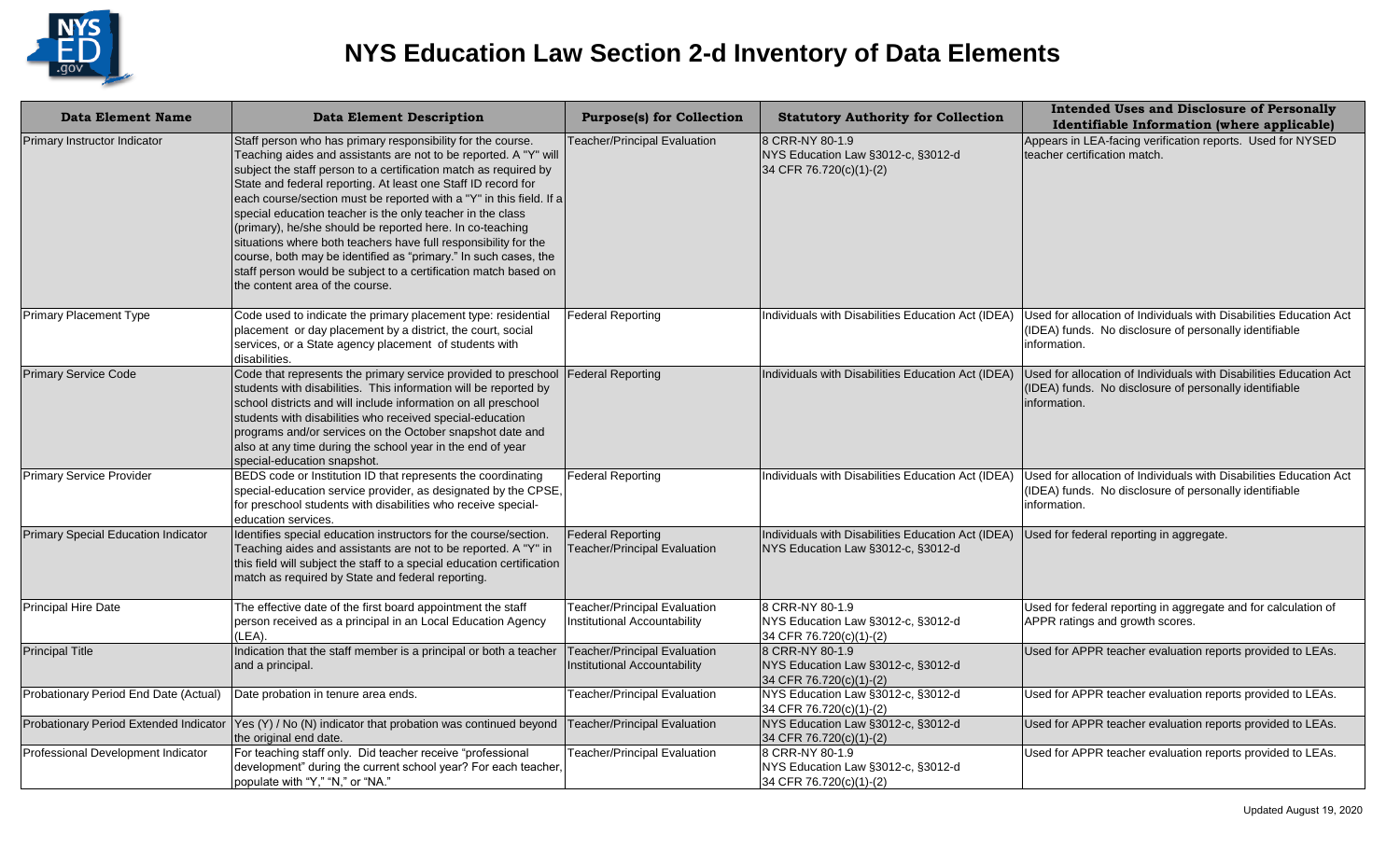

| <b>Data Element Name</b>          | <b>Data Element Description</b>                                                                                                                                                                                                                                                                                                                                                                                                                                                                                                                                                                                                                                                                                                                   | <b>Purpose(s) for Collection</b>                                                                                      | <b>Statutory Authority for Collection</b>                                                     | <b>Intended Uses and Disclosure of Personally</b><br>Identifiable Information (where applicable)                                                 |
|-----------------------------------|---------------------------------------------------------------------------------------------------------------------------------------------------------------------------------------------------------------------------------------------------------------------------------------------------------------------------------------------------------------------------------------------------------------------------------------------------------------------------------------------------------------------------------------------------------------------------------------------------------------------------------------------------------------------------------------------------------------------------------------------------|-----------------------------------------------------------------------------------------------------------------------|-----------------------------------------------------------------------------------------------|--------------------------------------------------------------------------------------------------------------------------------------------------|
| <b>Program Duration</b>           | Year (value from 1-6) that indicates the current year a student<br>is in a NYS P-Tech program or NYC P-Tech program.                                                                                                                                                                                                                                                                                                                                                                                                                                                                                                                                                                                                                              | <b>Federal Reporting</b><br>School Report Card                                                                        | NYS Education Law §3012-c, §3012-d<br>34 CFR 76.720(c)(1)-(2)                                 | Used for various reporting purposes in aggregate. No disclosure<br>of personally identifiable information.                                       |
| Program Service Code              | Code that indicates the program service in which a student<br>participates.                                                                                                                                                                                                                                                                                                                                                                                                                                                                                                                                                                                                                                                                       | <b>Federal Reporting</b><br>Institutional Accountability<br>School Report Card<br>Teacher/Principal Evaluation        | NYS ESSA Plan<br>NYS Education Law §3012-c, §3012-d<br>34 CFR 76.720(c)(1)-(2)                | Used for various reporting purposes in aggregate. No disclosure<br>of personally identifiable information.                                       |
| Program Service Entry Date        | Date a student begins a specific program service.                                                                                                                                                                                                                                                                                                                                                                                                                                                                                                                                                                                                                                                                                                 | <b>Federal Reporting</b><br>Institutional Accountability<br>School Report Card<br><b>Teacher/Principal Evaluation</b> | NYS ESSA Plan<br>NYS Education Law §3012-c, §3012-d<br>34 CFR 76.720(c)(1)-(2)                | Used for various reporting purposes in aggregate. No disclosure<br>of personally identifiable information.                                       |
| Program Service Exit Date         | Date a student left a specific program service.                                                                                                                                                                                                                                                                                                                                                                                                                                                                                                                                                                                                                                                                                                   | <b>Federal Reporting</b><br>Institutional Accountability<br>School Report Card<br>Teacher/Principal Evaluation        | <b>NYS ESSA Plan</b><br>NYS Education Law §3012-c, §3012-d<br>34 CFR 76.720(c)(1)-(2)         | Used for various reporting purposes in aggregate. No disclosure<br>of personally identifiable information.                                       |
| Race Code (1-5)                   | The race code choice indicates the race or races with which the<br>student primarily identifies as indicated by the student or the<br>parent/guardian. For staff member, it is the race of the of the<br>staff member. For reporting purposes, a student/staff member<br>should be reported using the race or races designation for the<br>group to which he or she appears to belong, identifies with, or is<br>regarded in the community as belonging. If the student, staff<br>member, or parent/guardian will not designate race or races, a<br>school administrator should select the race or races.<br>• American Indian or Alaska Native<br>Asian<br><b>Black or African American</b><br>Native Hawaiian/Other Pacific Islander<br>• White | <b>Federal Reporting</b><br>Institutional Accountability<br>School Report Card<br><b>Teacher/Principal Evaluation</b> | NYS ESSA Plan<br>NYS Education Law §3012-c, §3012-d<br>Commissioner's Regulations § 100.2(bb) | Used in LEA-facing verification reports. Used for federal<br>reporting in aggregage and for APPR teacher evaluation reports<br>provided to LEAs. |
| Reason Code                       | Code used to indicate the reason for delay in completing the<br>evaluation, determining eligibility, or implementing the IEP by<br>the child's third birthday for Indicators 11 and 12.                                                                                                                                                                                                                                                                                                                                                                                                                                                                                                                                                           | <b>Federal Reporting</b>                                                                                              | Individuals with Disabilities Education Act (IDEA)                                            | Used in aggregate state counts in federal reports on the <b>Office of</b><br><b>Special Education Programs website.</b>                          |
|                                   | Reason for Beginning Enrollment Code   Code that indicates the reason the student's enrollment began<br>or the type of enrollment begun.                                                                                                                                                                                                                                                                                                                                                                                                                                                                                                                                                                                                          | <b>Federal Reporting</b><br>Institutional Accountability<br>School Report Card<br><b>Teacher/Principal Evaluation</b> | NYS ESSA Plan<br>NYS Education Law §3012-c, §3012-d<br>34 CFR 76.720(c)(1)-(2)                | Used in aggregate for various reporting purposes. No disclosure<br>of individual student information.                                            |
| Reason for Ending Enrollment Code | Code that indicates the reason the student's enrollment ended.                                                                                                                                                                                                                                                                                                                                                                                                                                                                                                                                                                                                                                                                                    | <b>Federal Reporting</b><br>Institutional Accountability<br>School Report Card<br><b>Teacher/Principal Evaluation</b> | NYS ESSA Plan<br>NYS Education Law §3012-c, §3012-d<br>34 CFR 76.720(c)(1)-(2)                | Used in aggregate for various reporting purposes. No disclosure<br>of individual student information.                                            |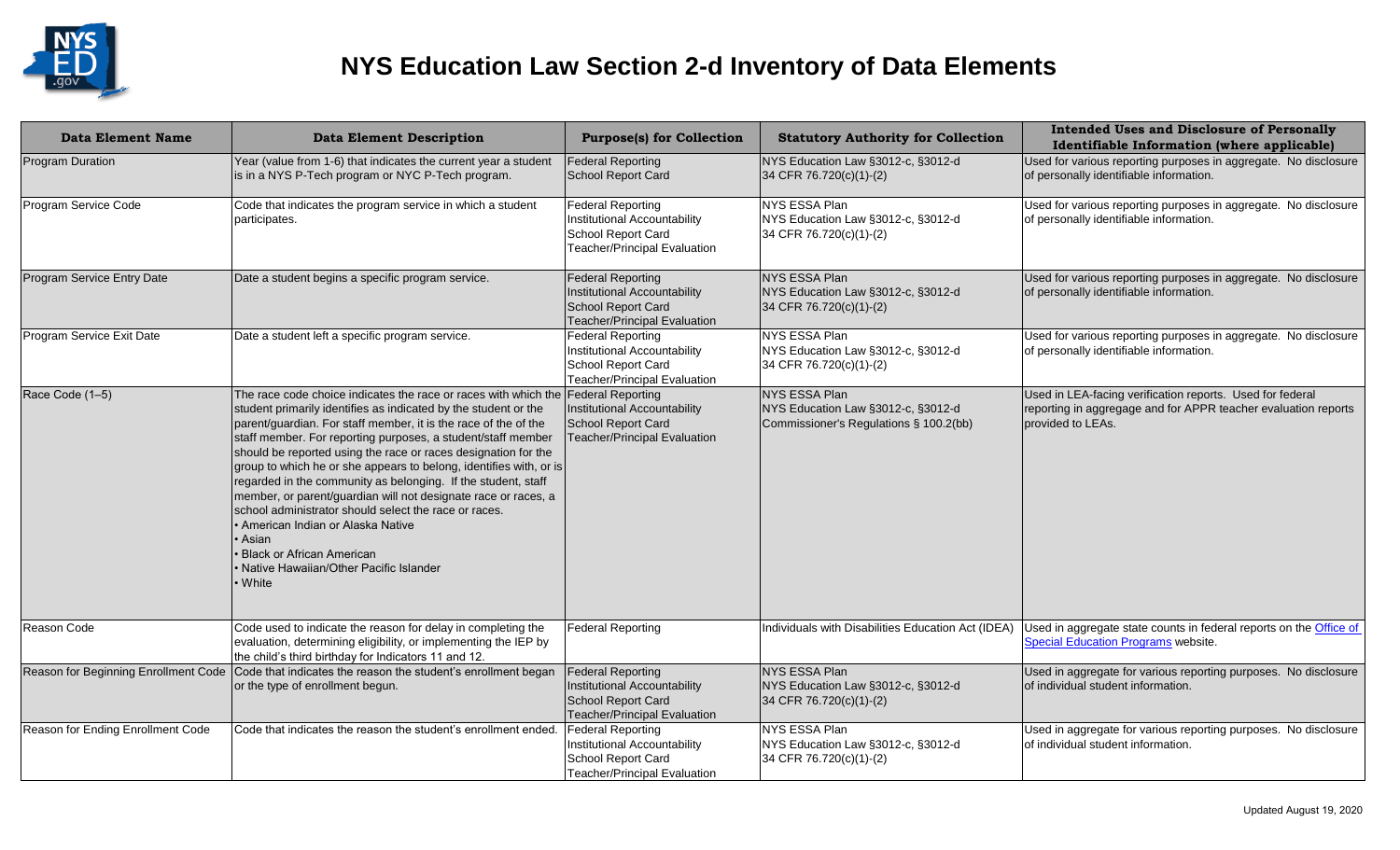

| <b>Data Element Name</b>                  | <b>Data Element Description</b>                                                                                                                                                                                                                                                                                                                                        | <b>Purpose(s) for Collection</b>                                                                                      | <b>Statutory Authority for Collection</b>                                             | <b>Intended Uses and Disclosure of Personally</b><br>Identifiable Information (where applicable)                                                                       |
|-------------------------------------------|------------------------------------------------------------------------------------------------------------------------------------------------------------------------------------------------------------------------------------------------------------------------------------------------------------------------------------------------------------------------|-----------------------------------------------------------------------------------------------------------------------|---------------------------------------------------------------------------------------|------------------------------------------------------------------------------------------------------------------------------------------------------------------------|
| Reason for Ending Program Service<br>Code | Code that indicates the reason a student no longer participates<br>or is enrolled in a specific program service.                                                                                                                                                                                                                                                       | <b>Federal Reporting</b><br>Institutional Accountability<br>School Report Card<br><b>Teacher/Principal Evaluation</b> | NYS ESSA Plan<br>NYS Education Law §3012-c, §3012-d<br>34 CFR 76.720(c)(1)-(2)        | Used in aggregate for various reporting purposes. No disclosure<br>of individual student information.                                                                  |
| School District Student ID                | Local unique identifier assigned to the student by the Local<br>Education Agency (LEA) in which the student is enrolled. The<br>ID must be unique within an Local Education Agency (LEA).                                                                                                                                                                              | Institutional Accountability<br><b>Teacher/Principal Evaluation</b>                                                   | NYS Education Law §3012-c, §3012-d<br>34 CFR 76.720(c)(1)-(2)                         | For administrative record-keeping and used for APPR teacher<br>evaluation reports. No disclosure of personally identifiable<br>information.                            |
| <b>School Year Date</b>                   | School year that encompasses the data being<br>collected/reported. The school year is reported as June 30 of<br>the academic school year (e.g., 2019-06-30 for academic<br>school year 2018-19).                                                                                                                                                                       | <b>Federal Reporting</b><br>Institutional Accountability<br>School Report Card<br>Teacher/Principal Evaluation        | <b>NYS ESSA Plan</b><br>NYS Education Law §3012-c, §3012-d<br>34 CFR 76.720(c)(1)-(2) | For administrative record-keeping and used in all data reporting<br>for the school year. No disclosure of personally identifiable<br>information.                      |
| School-Age Indicator                      | Indication of whether a student with a disability is of school age.                                                                                                                                                                                                                                                                                                    | <b>Federal Reporting</b>                                                                                              | Individuals with Disabilities Education Act (IDEA)                                    | Used to verify other data elements that appear in aggregate for<br>federal reporting. No disclosure of personally identifiable<br>information.                         |
| <b>Session Date</b>                       | First date of the testing period used by a student for the Grades<br>3-8 English Language Arts (ELA) and Mathematics New York<br>State Testing Program (NYSTP) operational tests.                                                                                                                                                                                      | Federal Reporting<br>School Report Card                                                                               | <b>NYS ESSA Plan</b>                                                                  | Used for School Report Card and federal reporting in aggregate.<br>No disclosure of personally identifiable information.                                               |
| <b>Session Name</b>                       | Identification of the Session (Session 1 or Session 2) used by a<br>student for the Grades 3-8 English Language Arts (ELA) and<br>Mathematics New York State Testing Program (NYSTP)<br>operational tests.                                                                                                                                                             | Federal Reporting<br>School Report Card                                                                               | NYS ESSA Plan                                                                         | Used for School Report Card and federal reporting in aggregate.<br>No disclosure of personally identifiable information.                                               |
| <b>Session Platform Type</b>              | Identification of the Session Platform (CBT or PBT) used by a<br>student for the Grades 3-8 English Language Arts (ELA) and<br>Mathematics New York State Testing Program (NYSTP)<br>operational tests.                                                                                                                                                                | <b>Federal Reporting</b><br>School Report Card                                                                        | NYS ESSA Plan                                                                         | Used for School Report Card and federal reporting in aggregate.<br>No disclosure of personally identifiable information.                                               |
| <b>Session Status Code</b>                | Identification of the Session Testing Status (ABSENT,<br>REFUSED, TESTED, NOT_TESTED) used by a student for the School Report Card<br>Grades 3-8 English Language Arts (ELA) and Mathematics<br>New York State Testing Program (NYSTP) operational tests.                                                                                                              | <b>Federal Reporting</b>                                                                                              | <b>NYS ESSA Plan</b>                                                                  | Used for School Report Card and federal reporting in aggregate.<br>No disclosure of personally identifiable information.                                               |
| <b>Snapshot Date</b>                      | In Special Education Snapshot, the date on which a "snapshot"<br>of certain special-education data elements are captured. This<br>date is either the first Wednesday of the reporting period or July<br>1 (End of Year) of the reporting year. For Staff Snapshot<br>Template, the last day of the school year for which the record is<br>being reported (2019-06-30). | <b>Federal Reporting</b>                                                                                              | Individuals with Disabilities Education Act (IDEA)                                    | Used for federal IDEA reporting. No disclosure of personally<br>identifiable information.                                                                              |
| Staff Education Level Code                | Numeric code that indicates highest degree currently held by<br>staff member.                                                                                                                                                                                                                                                                                          | Teacher/Prinicpal Evaluation                                                                                          | 8 CRR-NY 80-1.9<br>NYS Education Law §3012-c, §3012-d<br>34 CFR 76.720(c)(1)-(2)      | Appears in LEA-facing verification reports. Used in statistical<br>reports posted on the NYSED IRS website and for APPR teacher<br>evaluation reports prvided to LEAs. |
| Staff ID                                  | Local education agency staff member identifier. This must be<br>the TEACH ID from TEACH system.                                                                                                                                                                                                                                                                        | <b>Teacher/Principal Evaluation</b><br><b>NYSED Teacher Certification Match</b>                                       | 8 CRR-NY 80-1.9<br>NYS Education Law §3012-c, §3012-d<br>34 CFR 76.720(c)(1)-(2)      | Used to identify staff across LEAs. Appears in LEA-facing<br>verification reports.                                                                                     |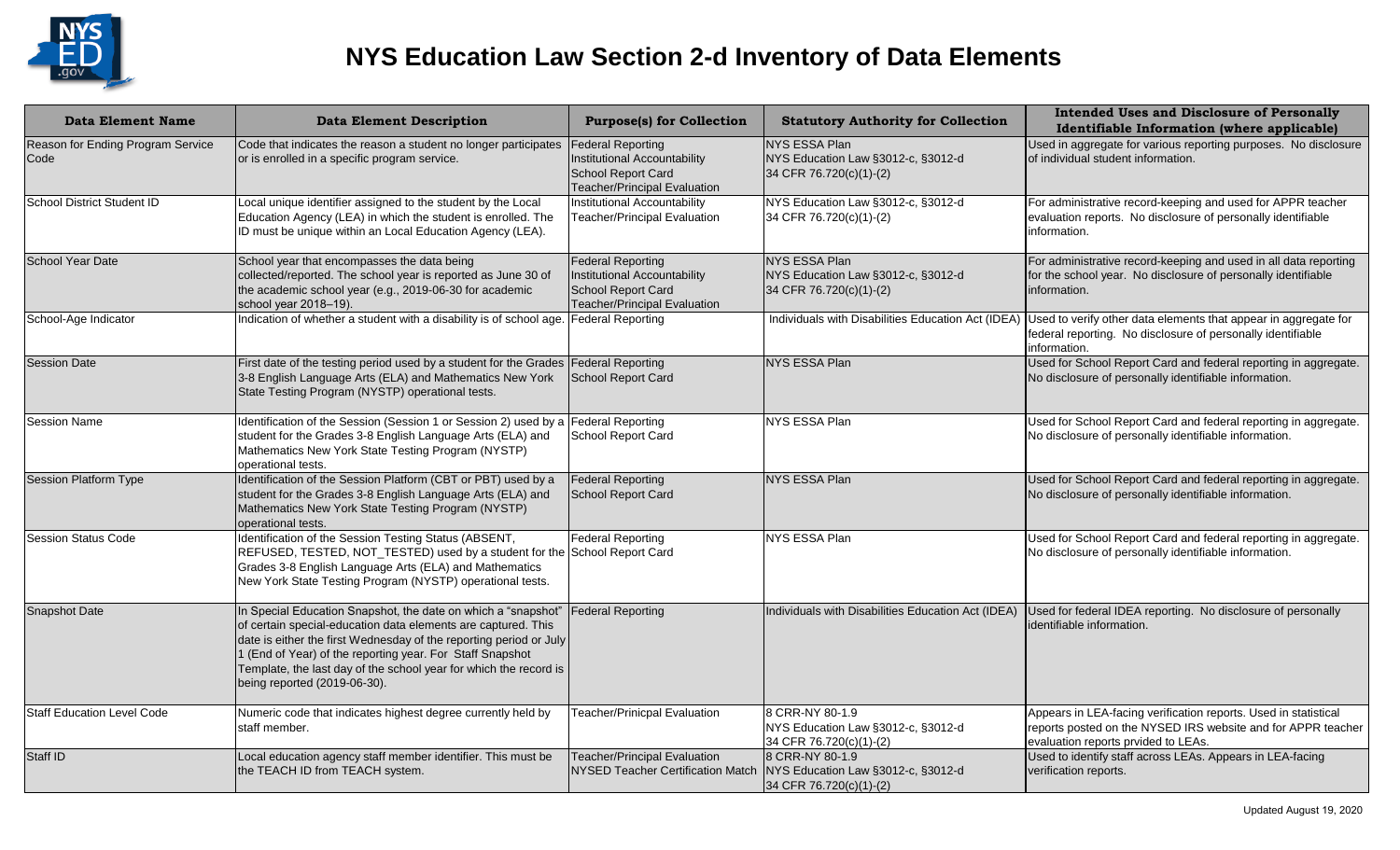

| <b>Data Element Name</b>            | <b>Data Element Description</b>                                                                                                                                                                                                                                                                                                                                                                                                                                                                                   | <b>Purpose(s) for Collection</b>                                                | <b>Statutory Authority for Collection</b>                                                          | <b>Intended Uses and Disclosure of Personally</b><br>Identifiable Information (where applicable)                                                                                                                                     |
|-------------------------------------|-------------------------------------------------------------------------------------------------------------------------------------------------------------------------------------------------------------------------------------------------------------------------------------------------------------------------------------------------------------------------------------------------------------------------------------------------------------------------------------------------------------------|---------------------------------------------------------------------------------|----------------------------------------------------------------------------------------------------|--------------------------------------------------------------------------------------------------------------------------------------------------------------------------------------------------------------------------------------|
| State Assessment Included Indicator | Indicates whether or not the calculation to determine the final<br>course grade includes a Regents assessment score.                                                                                                                                                                                                                                                                                                                                                                                              | <b>Teacher/Principal Evaluation</b>                                             | NYS ESSA Plan<br>NYS Education Law §3012-c, §3012-d<br>34 CFR 76.720(c)(1)-(2)                     | Used for APPR teacher evaluation reports provided to LEAs.                                                                                                                                                                           |
| State Attendance Code               | State attendance code used to indicate student is excused (E),<br>unexcused (U), tardy (T), in-school suspension (ISS), or out-of-<br>school suspension (OSS).                                                                                                                                                                                                                                                                                                                                                    | <b>Federal Reporting</b><br><b>Title I Monitoring</b>                           | <b>NYS ESSA Plan</b><br>1003(g) Funding - School Improvement Grants                                | Title   For administrative record keeping and federal reporting in the<br>aggregate. NYS ESSA Plan requires data on out of school<br>suspensions to be collected at the student level (identifiable data)<br>for NYS accountability. |
| State Attendance Description        | Description of the code that indicates state attendance<br>(excused, unexcused, tardy, in-school suspension, and out-of-<br>school suspension).                                                                                                                                                                                                                                                                                                                                                                   | <b>Federal Reporting</b><br><b>Title I Monitoring</b>                           | NYS ESSA Plan<br>Title I 1003(g) Funding - School Improvement<br>Grants<br>34 CFR 76.720(c)(1)-(2) | For administrative record keeping and federal reporting in the<br>aggregate. NYS ESSA Plan requires data on out of school<br>suspensions to be collected at the student level (identifiable data)<br>for NYS accountability.         |
| State Course Code                   | Code from the list of State course codes table that identifies the<br>course in which a student is enrolled.                                                                                                                                                                                                                                                                                                                                                                                                      | <b>Teacher/Principal Evaluation</b><br><b>NYSED Teacher Certification Match</b> | 8 CRR-NY 80-1.9<br>NYS Education Law §3012-c, §3012-d<br>34 CFR 76.720(c)(1)-(2)                   | Used in aggregate data posted on the NYSED IRS website.<br>Appears in LEA-facing verification reports.                                                                                                                               |
| Student's Address                   | First line (number, street, and apartment number) of the<br>address of the student's principal residence. City of the<br>student's principal residence. Two-character United States<br>Postal Service (USPS) code for the state of the student's<br>principal residence. Official United States Postal Service<br>(USPS) zip code of the student's principal residence.                                                                                                                                           | Administrative Record Keeping                                                   | Commissioner's Regulations § 100.2(bb)                                                             | Used in LEA-facing verification reports. No public disclosure.                                                                                                                                                                       |
| Student's Name                      | First name given to an individual at birth, baptism, or during<br>another naming ceremony or through legal change. Local<br>districts may determine their own policies and procedures for<br>obtaining the student's first name. Legal last name borne in<br>common by members of a family and used by the student (i.e.,<br>the last name given to an individual at birth or through legal<br>change). Local districts may determine their own policies and<br>procedures for obtaining the student's last name. | Administrative Record Keeping                                                   | Commissioner's Regulations § 100.2(bb)                                                             | Used in LEA-facing verification reports. No public disclosure.                                                                                                                                                                       |
| Student's Guardian Name(s)          | Full name of the parent, primary guardian, or legal guardian<br>who enrolled the student. If the student has two primary<br>guardians, enter the first guardian in Guardian One Name and<br>enter the second guardian in Guardian Two Name. Full name<br>of a second parent, primary guardian, or legal guardian who<br>enrolled the student.                                                                                                                                                                     | Administrative Record Keeping                                                   | Commissioner's Regulations § 100.2(bb)                                                             | Used in LEA-facing verification reports. No public disclosure of<br>personally identifiable information.                                                                                                                             |
| Student's Place of Birth            | City, State/Province/Region, and Country in which the student<br>was born. If the student was born in the United States, country<br>is optional. However, if included, use USA. If the student was<br>born outside of the United States, record the city, province,<br>state, or region, and the country of birth.                                                                                                                                                                                                | <b>Administrative Record Keeping</b>                                            | Commissioner's Regulations § 100.2(bb)                                                             | Used in LEA-facing verification reports that are password-<br>protected and accessible to select district and SED staff. No<br>public disclosure of personally identifiable information.                                             |
| <b>Teacher Hire Date</b>            | The effective date of the first board appointment the staff<br>person received as a teacher in this Local Education Agency<br>(LEA).                                                                                                                                                                                                                                                                                                                                                                              | <b>Teacher/Principal Evaluation</b><br>Institutional Accountability             | 8 CRR-NY 80-1.9<br>NYS Education Law §3012-c, §3012-d<br>34 CFR 76.720(c)(1)-(2)                   | Used for APPR teacher evaluation reports provided to LEAs.<br>Appears in LEA-facing verification reports.                                                                                                                            |
|                                     |                                                                                                                                                                                                                                                                                                                                                                                                                                                                                                                   |                                                                                 |                                                                                                    | Updated August 19, 2020                                                                                                                                                                                                              |